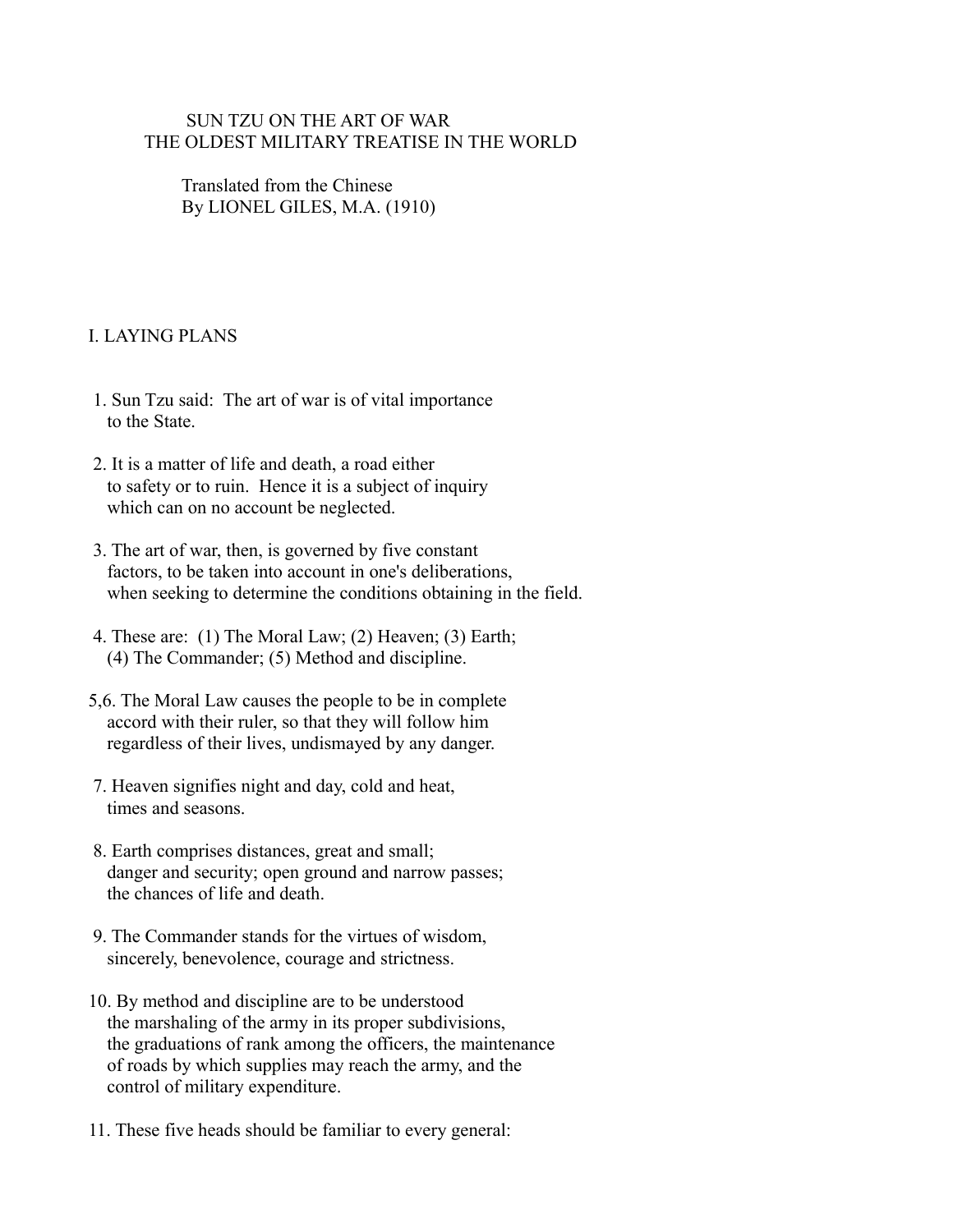he who knows them will be victorious; he who knows them not will fail.

- 12. Therefore, in your deliberations, when seeking to determine the military conditions, let them be made the basis of a comparison, in this wise:--
- 13. (1) Which of the two sovereigns is imbued with the Moral law?
	- (2) Which of the two generals has most ability?
	- (3) With whom lie the advantages derived from Heaven and Earth?
	- (4) On which side is discipline most rigorously enforced?
	- (5) Which army is stronger?
	- (6) On which side are officers and men more highly trained?
	- (7) In which army is there the greater constancy both in reward and punishment?
- 14. By means of these seven considerations I can forecast victory or defeat.
- 15. The general that hearkens to my counsel and acts upon it, will conquer: let such a one be retained in command! The general that hearkens not to my counsel nor acts upon it, will suffer defeat:--let such a one be dismissed!
- 16. While heading the profit of my counsel, avail yourself also of any helpful circumstances over and beyond the ordinary rules.
- 17. According as circumstances are favorable, one should modify one's plans.
- 18. All warfare is based on deception.
- 19. Hence, when able to attack, we must seem unable; when using our forces, we must seem inactive; when we are near, we must make the enemy believe we are far away; when far away, we must make him believe we are near.
- 20. Hold out baits to entice the enemy. Feign disorder, and crush him.
- 21. If he is secure at all points, be prepared for him. If he is in superior strength, evade him.
- 22. If your opponent is of choleric temper, seek to irritate him. Pretend to be weak, that he may grow arrogant.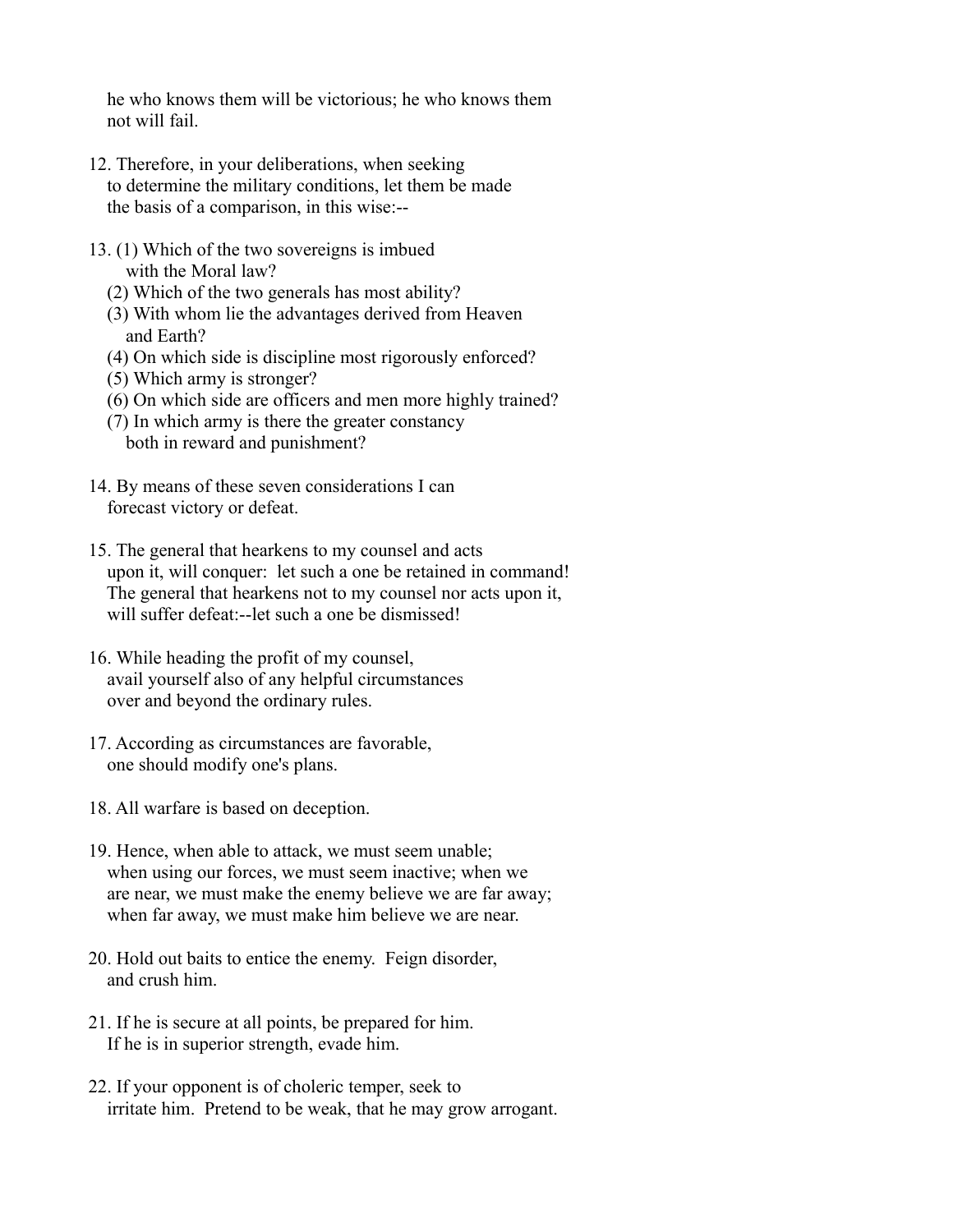- 23. If he is taking his ease, give him no rest. If his forces are united, separate them.
- 24. Attack him where he is unprepared, appear where you are not expected.
- 25. These military devices, leading to victory, must not be divulged beforehand.
- 26. Now the general who wins a battle makes many calculations in his temple ere the battle is fought. The general who loses a battle makes but few calculations beforehand. Thus do many calculations lead to victory, and few calculations to defeat: how much more no calculation at all! It is by attention to this point that I can foresee who is likely to win or lose.

### II. WAGING WAR

- 1. Sun Tzu said: In the operations of war, where there are in the field a thousand swift chariots, as many heavy chariots, and a hundred thousand mail-clad soldiers, with provisions enough to carry them a thousand li, the expenditure at home and at the front, including entertainment of guests, small items such as glue and paint, and sums spent on chariots and armor, will reach the total of a thousand ounces of silver per day. Such is the cost of raising an army of 100,000 men.
- 2. When you engage in actual fighting, if victory is long in coming, then men's weapons will grow dull and their ardor will be damped. If you lay siege to a town, you will exhaust your strength.
- 3. Again, if the campaign is protracted, the resources of the State will not be equal to the strain.
- 4. Now, when your weapons are dulled, your ardor damped, your strength exhausted and your treasure spent, other chieftains will spring up to take advantage of your extremity. Then no man, however wise, will be able to avert the consequences that must ensue.
- 5. Thus, though we have heard of stupid haste in war, cleverness has never been seen associated with long delays.
- 6. There is no instance of a country having benefited from prolonged warfare.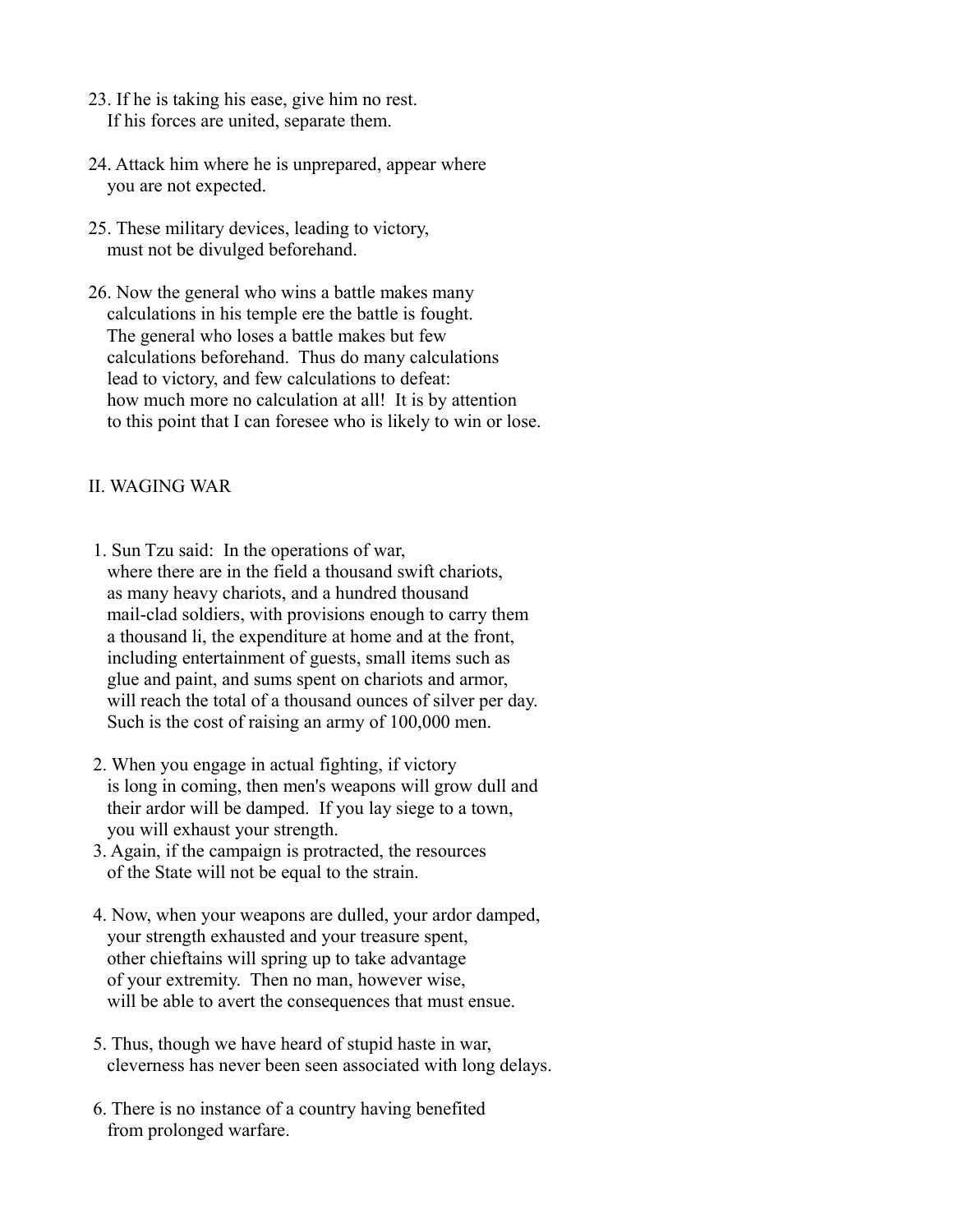- 7. It is only one who is thoroughly acquainted with the evils of war that can thoroughly understand the profitable way of carrying it on.
- 8. The skillful soldier does not raise a second levy, neither are his supply-wagons loaded more than twice.
- 9. Bring war material with you from home, but forage on the enemy. Thus the army will have food enough for its needs.
- 10. Poverty of the State exchequer causes an army to be maintained by contributions from a distance. Contributing to maintain an army at a distance causes the people to be impoverished.
- 11. On the other hand, the proximity of an army causes prices to go up; and high prices cause the people's substance to be drained away.
- 12. When their substance is drained away, the peasantry will be afflicted by heavy exactions.
- 13,14. With this loss of substance and exhaustion of strength, the homes of the people will be stripped bare, and three-tenths of their income will be dissipated; while government expenses for broken chariots, worn-out horses, breast-plates and helmets, bows and arrows, spears and shields, protective mantles, draught-oxen and heavy wagons, will amount to four-tenths of its total revenue.
- 15. Hence a wise general makes a point of foraging on the enemy. One cartload of the enemy's provisions is equivalent to twenty of one's own, and likewise a single picul of his provender is equivalent to twenty from one's own store.
- 16. Now in order to kill the enemy, our men must be roused to anger; that there may be advantage from defeating the enemy, they must have their rewards.
- 17. Therefore in chariot fighting, when ten or more chariots have been taken, those should be rewarded who took the first. Our own flags should be substituted for those of the enemy, and the chariots mingled and used in conjunction with ours. The captured soldiers should be kindly treated and kept.
- 18. This is called, using the conquered foe to augment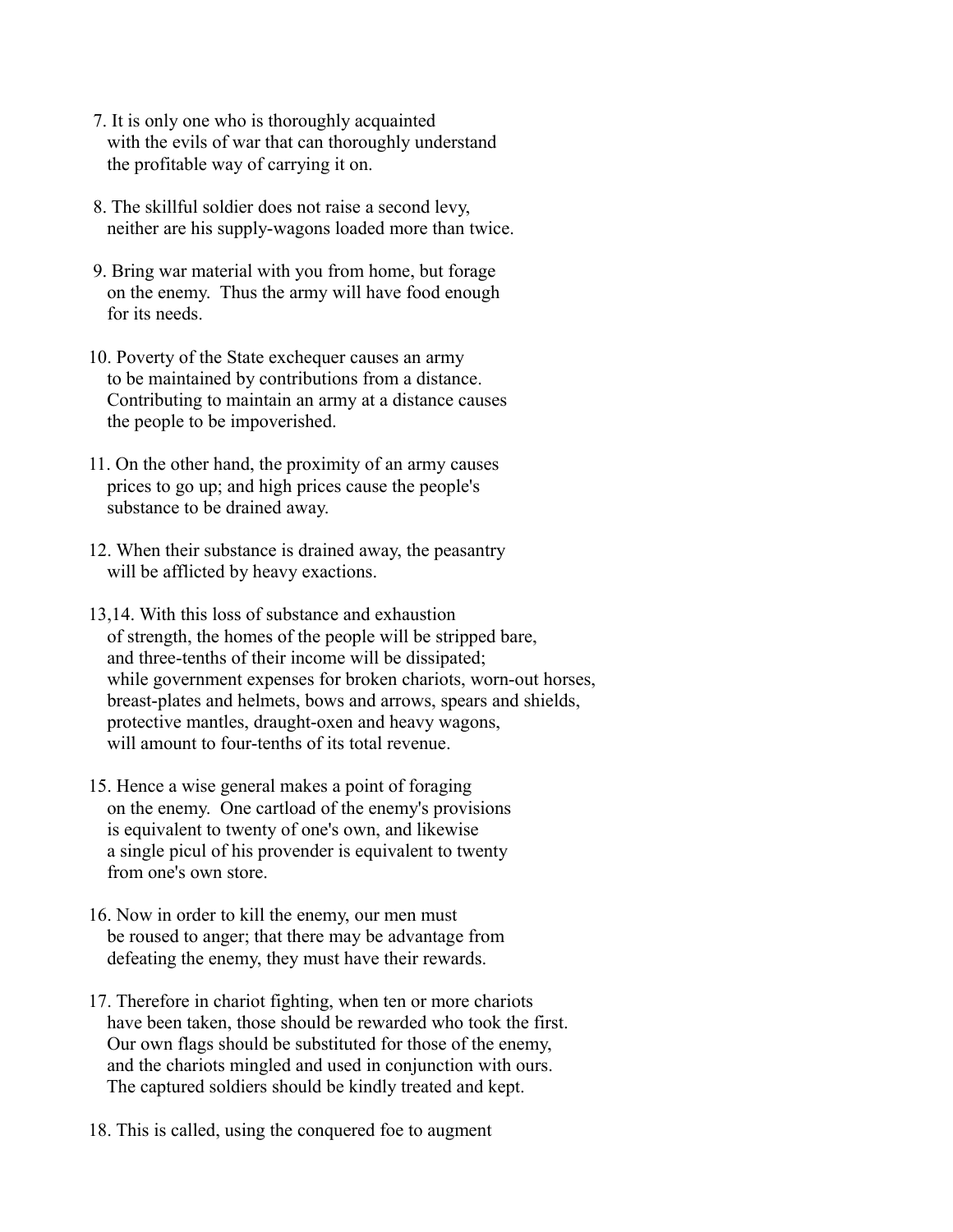one's own strength.

- 19. In war, then, let your great object be victory, not lengthy campaigns.
- 20. Thus it may be known that the leader of armies is the arbiter of the people's fate, the man on whom it depends whether the nation shall be in peace or in peril.

#### III. ATTACK BY STRATAGEM

- 1. Sun Tzu said: In the practical art of war, the best thing of all is to take the enemy's country whole and intact; to shatter and destroy it is not so good. So, too, it is better to recapture an army entire than to destroy it, to capture a regiment, a detachment or a company entire than to destroy them.
- 2. Hence to fight and conquer in all your battles is not supreme excellence; supreme excellence consists in breaking the enemy's resistance without fighting.
- 3. Thus the highest form of generalship is to balk the enemy's plans; the next best is to prevent the junction of the enemy's forces; the next in order is to attack the enemy's army in the field; and the worst policy of all is to besiege walled cities.
- 4. The rule is, not to besiege walled cities if it can possibly be avoided. The preparation of mantlets, movable shelters, and various implements of war, will take up three whole months; and the piling up of mounds over against the walls will take three months more.
- 5. The general, unable to control his irritation, will launch his men to the assault like swarming ants, with the result that one-third of his men are slain, while the town still remains untaken. Such are the disastrous effects of a siege.
- 6. Therefore the skillful leader subdues the enemy's troops without any fighting; he captures their cities without laying siege to them; he overthrows their kingdom without lengthy operations in the field.
- 7. With his forces intact he will dispute the mastery of the Empire, and thus, without losing a man, his triumph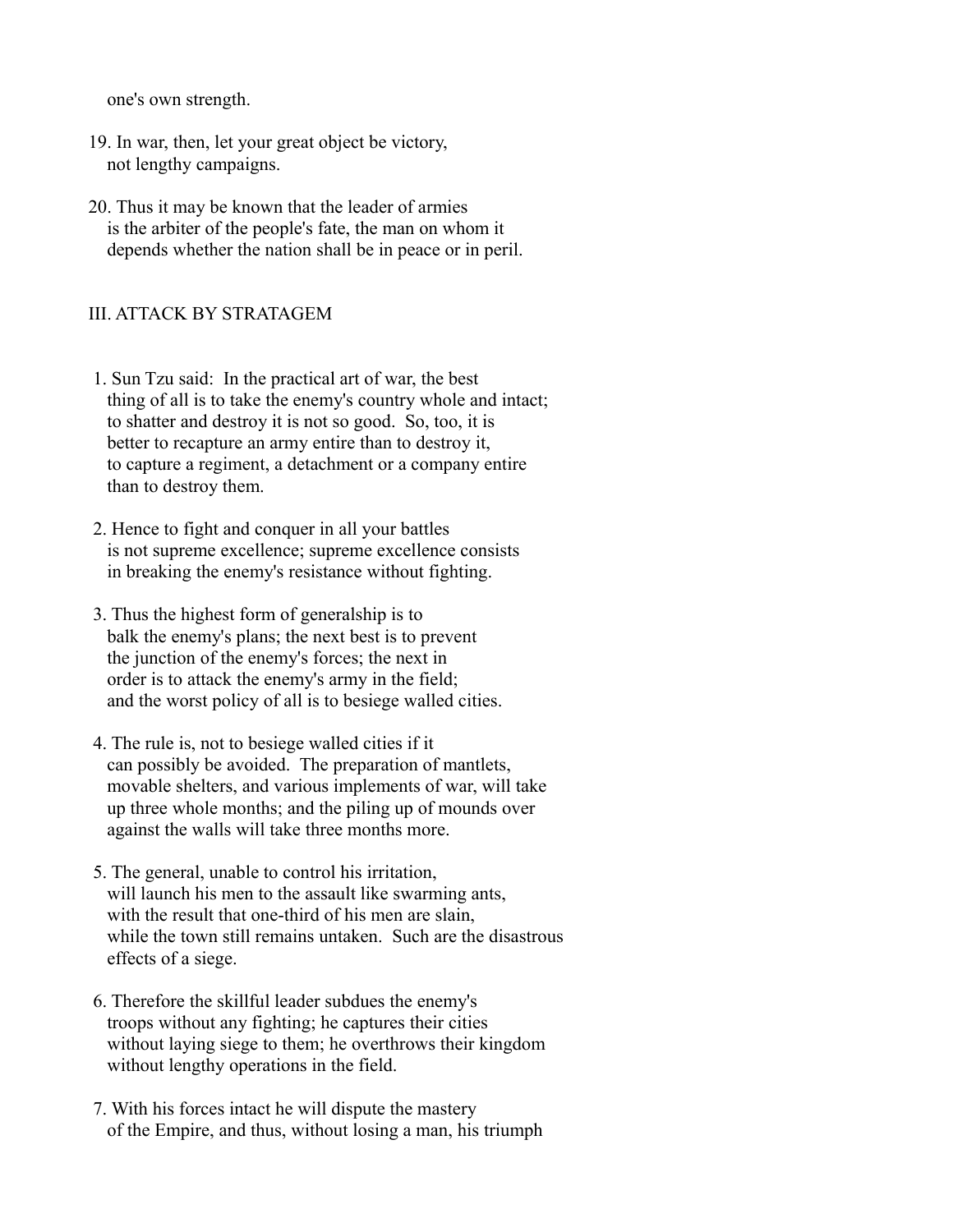will be complete. This is the method of attacking by stratagem.

- 8. It is the rule in war, if our forces are ten to the enemy's one, to surround him; if five to one, to attack him; if twice as numerous, to divide our army into two.
- 9. If equally matched, we can offer battle; if slightly inferior in numbers, we can avoid the enemy; if quite unequal in every way, we can flee from him.
- 10. Hence, though an obstinate fight may be made by a small force, in the end it must be captured by the larger force.
- 11. Now the general is the bulwark of the State; if the bulwark is complete at all points; the State will be strong; if the bulwark is defective, the State will be weak.
- 12. There are three ways in which a ruler can bring misfortune upon his army:--
- 13. (1) By commanding the army to advance or to retreat, being ignorant of the fact that it cannot obey. This is called hobbling the army.
- 14. (2) By attempting to govern an army in the same way as he administers a kingdom, being ignorant of the conditions which obtain in an army. This causes restlessness in the soldier's minds.
- 15. (3) By employing the officers of his army without discrimination, through ignorance of the military principle of adaptation to circumstances. This shakes the confidence of the soldiers.
- 16. But when the army is restless and distrustful, trouble is sure to come from the other feudal princes. This is simply bringing anarchy into the army, and flinging victory away.
- 17. Thus we may know that there are five essentials for victory:
	- (1) He will win who knows when to fight and when not to fight.
	- (2) He will win who knows how to handle both superior and inferior forces.
	- (3) He will win whose army is animated by the same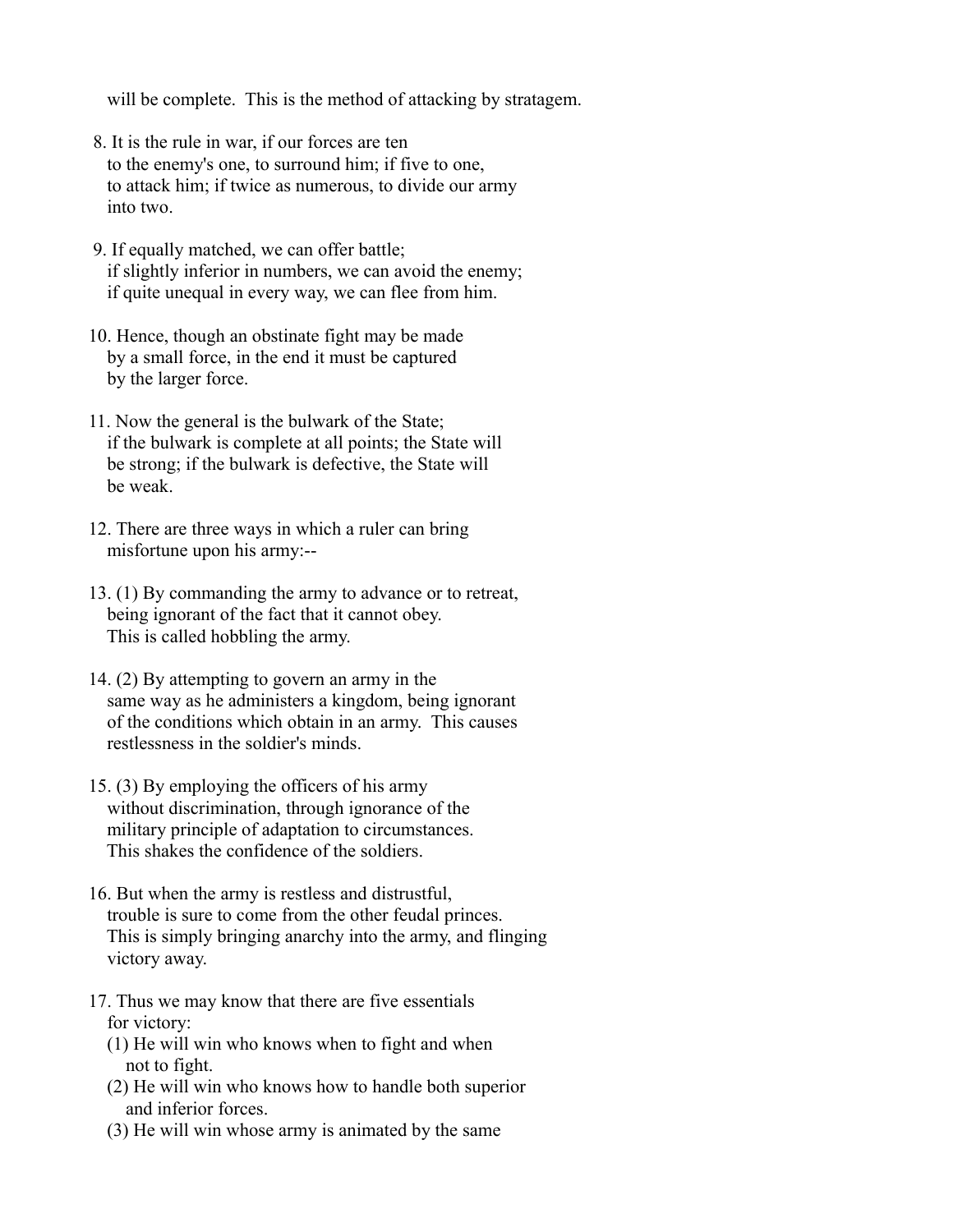spirit throughout all its ranks.

- (4) He will win who, prepared himself, waits to take the enemy unprepared.
- (5) He will win who has military capacity and is not interfered with by the sovereign.
- 18. Hence the saying: If you know the enemy and know yourself, you need not fear the result of a hundred battles. If you know yourself but not the enemy, for every victory gained you will also suffer a defeat. If you know neither the enemy nor yourself, you will succumb in every battle.

## IV. TACTICAL DISPOSITIONS

- 1. Sun Tzu said: The good fighters of old first put themselves beyond the possibility of defeat, and then waited for an opportunity of defeating the enemy.
- 2. To secure ourselves against defeat lies in our own hands, but the opportunity of defeating the enemy is provided by the enemy himself.
- 3. Thus the good fighter is able to secure himself against defeat, but cannot make certain of defeating the enemy.
- 4. Hence the saying: One may know how to conquer without being able to do it.
- 5. Security against defeat implies defensive tactics; ability to defeat the enemy means taking the offensive.
- 6. Standing on the defensive indicates insufficient strength; attacking, a superabundance of strength.
- 7. The general who is skilled in defense hides in the most secret recesses of the earth; he who is skilled in attack flashes forth from the topmost heights of heaven. Thus on the one hand we have ability to protect ourselves; on the other, a victory that is complete.
- 8. To see victory only when it is within the ken of the common herd is not the acme of excellence.
- 9. Neither is it the acme of excellence if you fight and conquer and the whole Empire says, "Well done!"
- 10. To lift an autumn hair is no sign of great strength;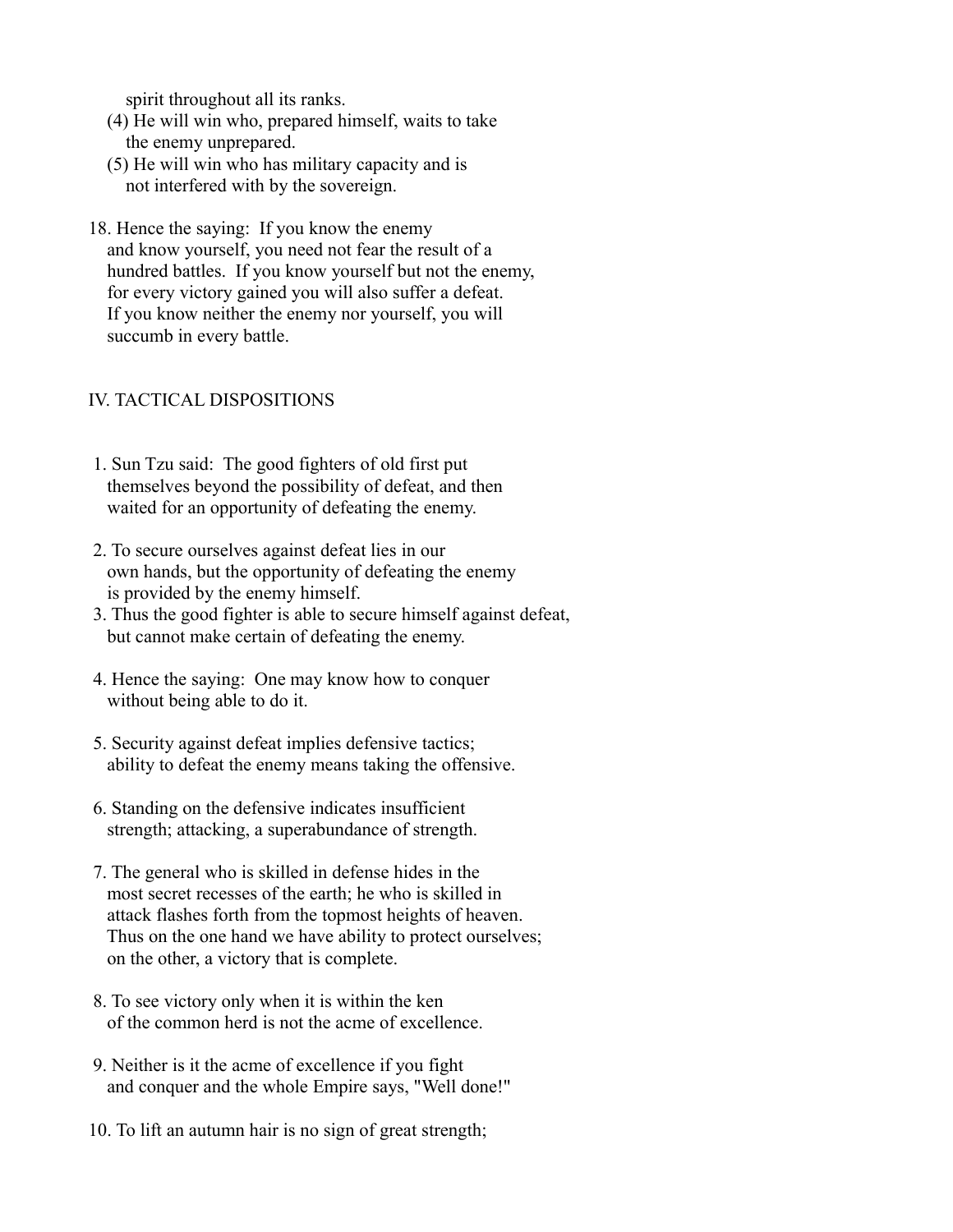to see the sun and moon is no sign of sharp sight; to hear the noise of thunder is no sign of a quick ear.

- 11. What the ancients called a clever fighter is one who not only wins, but excels in winning with ease.
- 12. Hence his victories bring him neither reputation for wisdom nor credit for courage.
- 13. He wins his battles by making no mistakes. Making no mistakes is what establishes the certainty of victory, for it means conquering an enemy that is already defeated.
- 14. Hence the skillful fighter puts himself into a position which makes defeat impossible, and does not miss the moment for defeating the enemy.
- 15. Thus it is that in war the victorious strategist only seeks battle after the victory has been won, whereas he who is destined to defeat first fights and afterwards looks for victory.
- 16. The consummate leader cultivates the moral law, and strictly adheres to method and discipline; thus it is in his power to control success.
- 17. In respect of military method, we have, firstly, Measurement; secondly, Estimation of quantity; thirdly, Calculation; fourthly, Balancing of chances; fifthly, Victory.
- 18. Measurement owes its existence to Earth; Estimation of quantity to Measurement; Calculation to Estimation of quantity; Balancing of chances to Calculation; and Victory to Balancing of chances.
- 19. A victorious army opposed to a routed one, is as a pound's weight placed in the scale against a single grain.
- 20. The onrush of a conquering force is like the bursting of pent-up waters into a chasm a thousand fathoms deep.

## V. ENERGY

 1. Sun Tzu said: The control of a large force is the same principle as the control of a few men: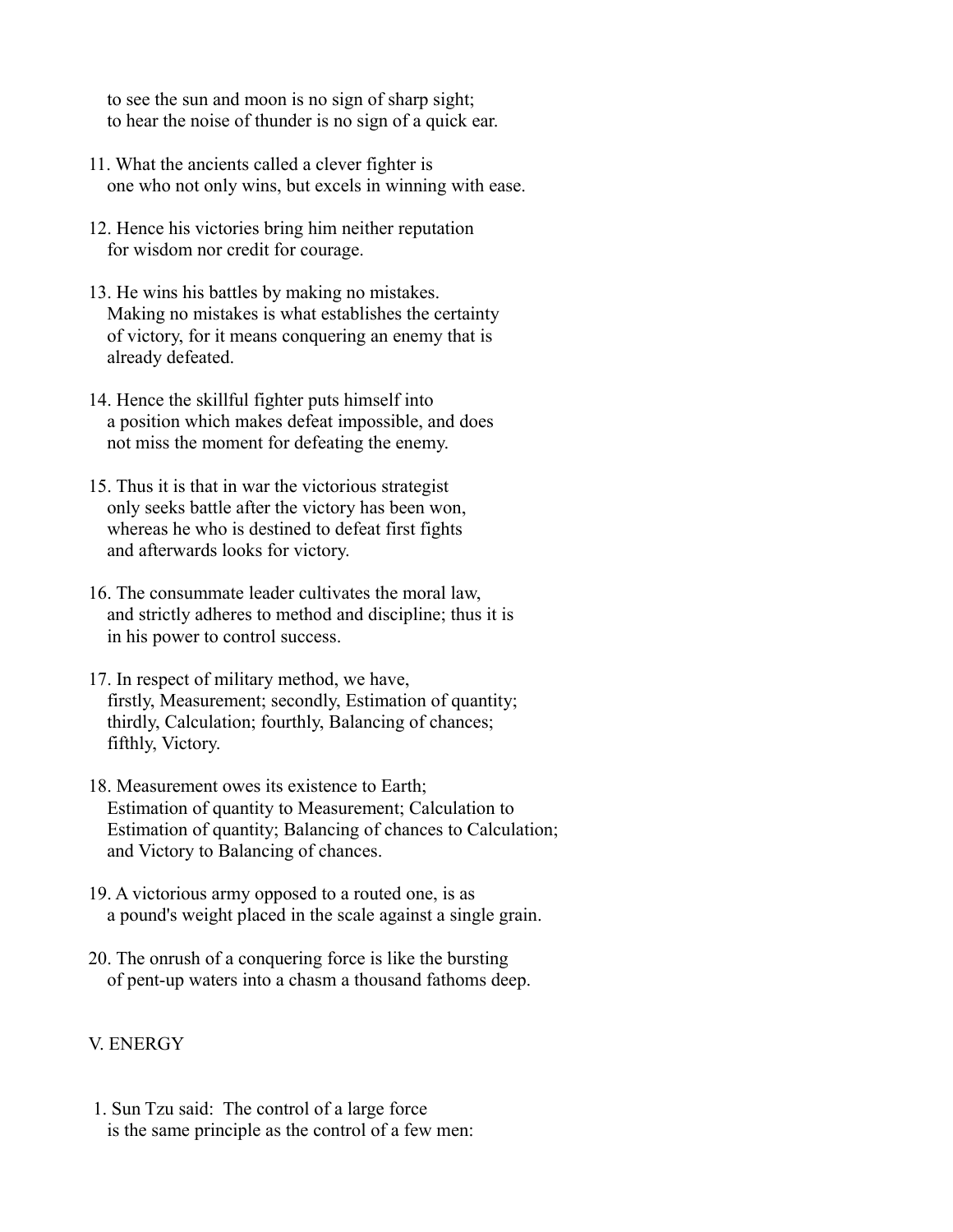it is merely a question of dividing up their numbers.

- 2. Fighting with a large army under your command is nowise different from fighting with a small one: it is merely a question of instituting signs and signals.
- 3. To ensure that your whole host may withstand the brunt of the enemy's attack and remain unshaken- this is effected by maneuvers direct and indirect.
- 4. That the impact of your army may be like a grindstone dashed against an egg--this is effected by the science of weak points and strong.
- 5. In all fighting, the direct method may be used for joining battle, but indirect methods will be needed in order to secure victory.
- 6. Indirect tactics, efficiently applied, are inexhaustible as Heaven and Earth, unending as the flow of rivers and streams; like the sun and moon, they end but to begin anew; like the four seasons, they pass away to return once more.
- 7. There are not more than five musical notes, yet the combinations of these five give rise to more melodies than can ever be heard.
- 8. There are not more than five primary colors (blue, yellow, red, white, and black), yet in combination they produce more hues than can ever been seen.
- 9. There are not more than five cardinal tastes (sour, acrid, salt, sweet, bitter), yet combinations of them yield more flavors than can ever be tasted.
- 10. In battle, there are not more than two methods of attack--the direct and the indirect; yet these two in combination give rise to an endless series of maneuvers.
- 11. The direct and the indirect lead on to each other in turn. It is like moving in a circle--you never come to an end. Who can exhaust the possibilities of their combination?
- 12. The onset of troops is like the rush of a torrent which will even roll stones along in its course.
- 13. The quality of decision is like the well-timed swoop of a falcon which enables it to strike and destroy its victim.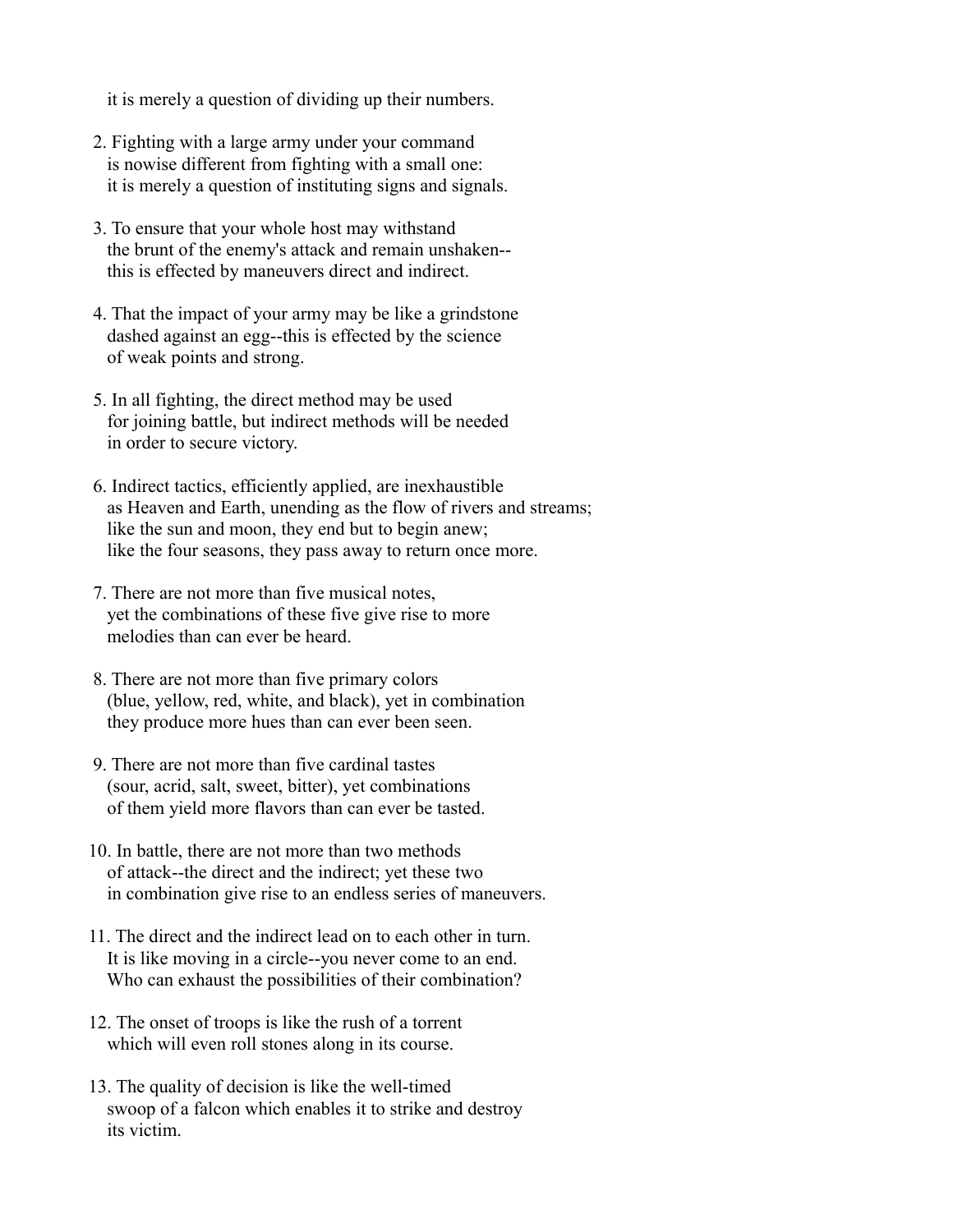- 14. Therefore the good fighter will be terrible in his onset, and prompt in his decision.
- 15. Energy may be likened to the bending of a crossbow; decision, to the releasing of a trigger.
- 16. Amid the turmoil and tumult of battle, there may be seeming disorder and yet no real disorder at all; amid confusion and chaos, your array may be without head or tail, yet it will be proof against defeat.
- 17. Simulated disorder postulates perfect discipline, simulated fear postulates courage; simulated weakness postulates strength.
- 18. Hiding order beneath the cloak of disorder is simply a question of subdivision; concealing courage under a show of timidity presupposes a fund of latent energy; masking strength with weakness is to be effected by tactical dispositions.
- 19. Thus one who is skillful at keeping the enemy on the move maintains deceitful appearances, according to which the enemy will act. He sacrifices something, that the enemy may snatch at it.
- 20. By holding out baits, he keeps him on the march; then with a body of picked men he lies in wait for him.
- 21. The clever combatant looks to the effect of combined energy, and does not require too much from individuals. Hence his ability to pick out the right men and utilize combined energy.
- 22. When he utilizes combined energy, his fighting men become as it were like unto rolling logs or stones. For it is the nature of a log or stone to remain motionless on level ground, and to move when on a slope; if four-cornered, to come to a standstill, but if round-shaped, to go rolling down.
- 23. Thus the energy developed by good fighting men is as the momentum of a round stone rolled down a mountain thousands of feet in height. So much on the subject of energy.

#### VI. WEAK POINTS AND STRONG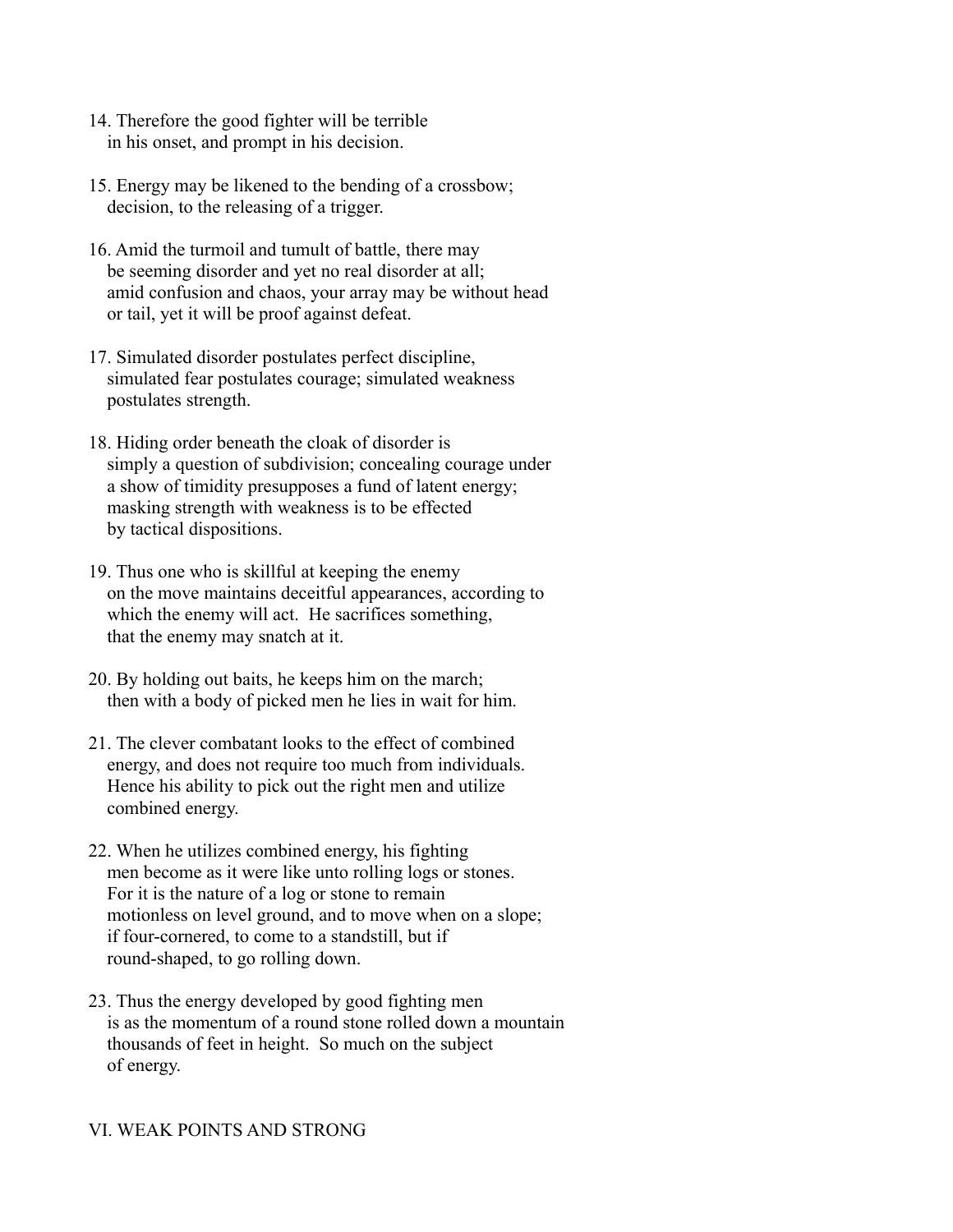- 1. Sun Tzu said: Whoever is first in the field and awaits the coming of the enemy, will be fresh for the fight; whoever is second in the field and has to hasten to battle will arrive exhausted.
- 2. Therefore the clever combatant imposes his will on the enemy, but does not allow the enemy's will to be imposed on him.
- 3. By holding out advantages to him, he can cause the enemy to approach of his own accord; or, by inflicting damage, he can make it impossible for the enemy to draw near.
- 4. If the enemy is taking his ease, he can harass him; if well supplied with food, he can starve him out; if quietly encamped, he can force him to move.
- 5. Appear at points which the enemy must hasten to defend; march swiftly to places where you are not expected.
- 6. An army may march great distances without distress, if it marches through country where the enemy is not.
- 7. You can be sure of succeeding in your attacks if you only attack places which are undefended.You can ensure the safety of your defense if you only hold positions that cannot be attacked.
- 8. Hence that general is skillful in attack whose opponent does not know what to defend; and he is skillful in defense whose opponent does not know what to attack.
- 9. O divine art of subtlety and secrecy! Through you we learn to be invisible, through you inaudible; and hence we can hold the enemy's fate in our hands.
- 10. You may advance and be absolutely irresistible, if you make for the enemy's weak points; you may retire and be safe from pursuit if your movements are more rapid than those of the enemy.
- 11. If we wish to fight, the enemy can be forced to an engagement even though he be sheltered behind a high rampart and a deep ditch. All we need do is attack some other place that he will be obliged to relieve.
- 12. If we do not wish to fight, we can prevent the enemy from engaging us even though the lines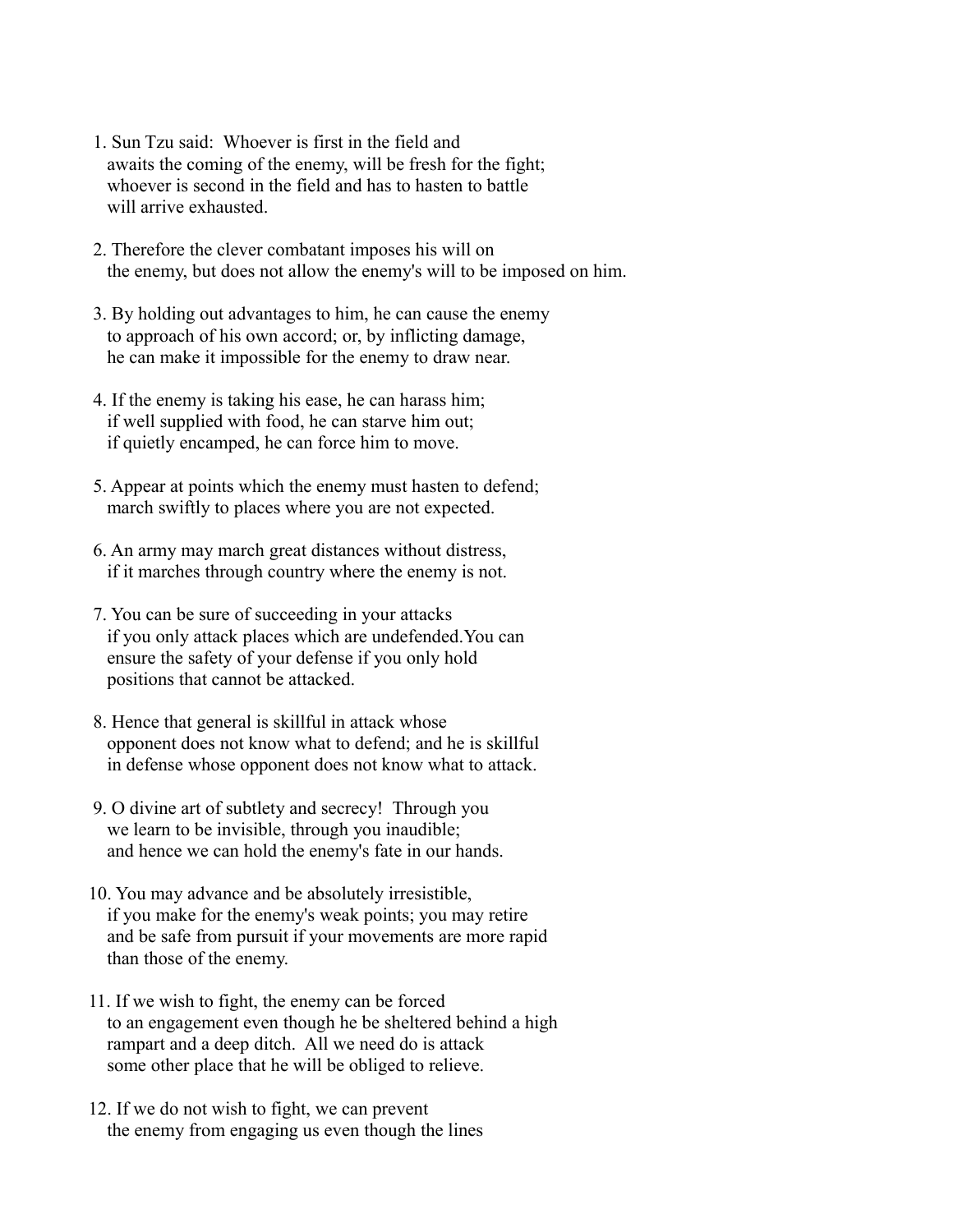of our encampment be merely traced out on the ground. All we need do is to throw something odd and unaccountable in his way.

- 13. By discovering the enemy's dispositions and remaining invisible ourselves, we can keep our forces concentrated, while the enemy's must be divided.
- 14. We can form a single united body, while the enemy must split up into fractions. Hence there will be a whole pitted against separate parts of a whole, which means that we shall be many to the enemy's few.
- 15. And if we are able thus to attack an inferior force with a superior one, our opponents will be in dire straits.
- 16. The spot where we intend to fight must not be made known; for then the enemy will have to prepare against a possible attack at several different points; and his forces being thus distributed in many directions, the numbers we shall have to face at any given point will be proportionately few.
- 17. For should the enemy strengthen his van, he will weaken his rear; should he strengthen his rear, he will weaken his van; should he strengthen his left, he will weaken his right; should he strengthen his right, he will weaken his left. If he sends reinforcements everywhere, he will everywhere be weak.
- 18. Numerical weakness comes from having to prepare against possible attacks; numerical strength, from compelling our adversary to make these preparations against us.
- 19. Knowing the place and the time of the coming battle, we may concentrate from the greatest distances in order to fight.
- 20. But if neither time nor place be known, then the left wing will be impotent to succor the right, the right equally impotent to succor the left, the van unable to relieve the rear, or the rear to support the van. How much more so if the furthest portions of the army are anything under a hundred LI apart, and even the nearest are separated by several LI!
- 21. Though according to my estimate the soldiers of Yueh exceed our own in number, that shall advantage them nothing in the matter of victory. I say then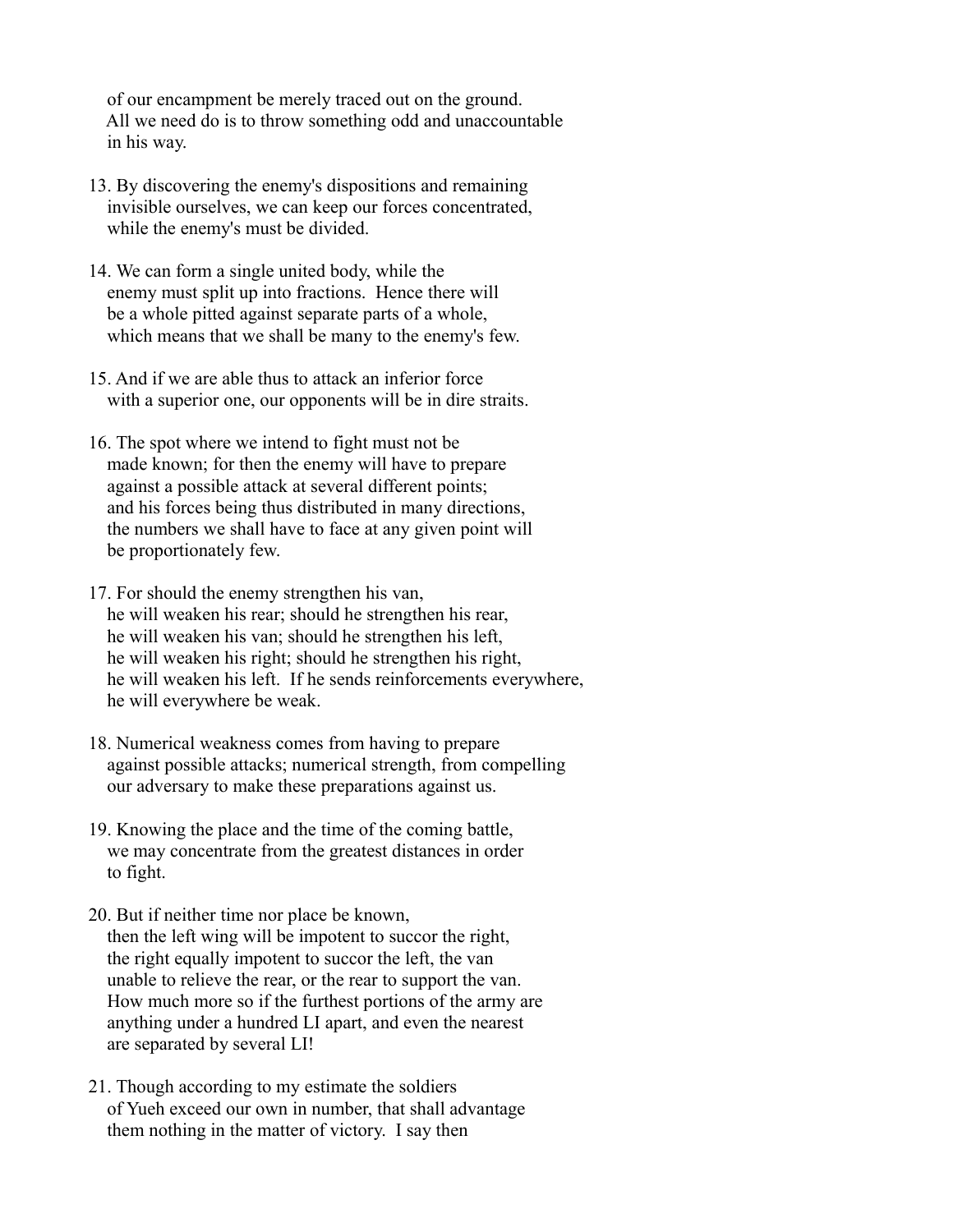that victory can be achieved.

- 22. Though the enemy be stronger in numbers, we may prevent him from fighting. Scheme so as to discover his plans and the likelihood of their success.
- 23. Rouse him, and learn the principle of his activity or inactivity. Force him to reveal himself, so as to find out his vulnerable spots.
- 24. Carefully compare the opposing army with your own, so that you may know where strength is superabundant and where it is deficient.
- 25. In making tactical dispositions, the highest pitch you can attain is to conceal them; conceal your dispositions, and you will be safe from the prying of the subtlest spies, from the machinations of the wisest brains.
- 26. How victory may be produced for them out of the enemy's own tactics--that is what the multitude cannot comprehend.
- 27. All men can see the tactics whereby I conquer, but what none can see is the strategy out of which victory is evolved.
- 28. Do not repeat the tactics which have gained you one victory, but let your methods be regulated by the infinite variety of circumstances.
- 29. Military tactics are like unto water; for water in its natural course runs away from high places and hastens downwards.
- 30. So in war, the way is to avoid what is strong and to strike at what is weak.
- 31. Water shapes its course according to the nature of the ground over which it flows; the soldier works out his victory in relation to the foe whom he is facing.
- 32. Therefore, just as water retains no constant shape, so in warfare there are no constant conditions.
- 33. He who can modify his tactics in relation to his opponent and thereby succeed in winning, may be called a heaven-born captain.
- 34. The five elements (water, fire, wood, metal, earth) are not always equally predominant; the four seasons make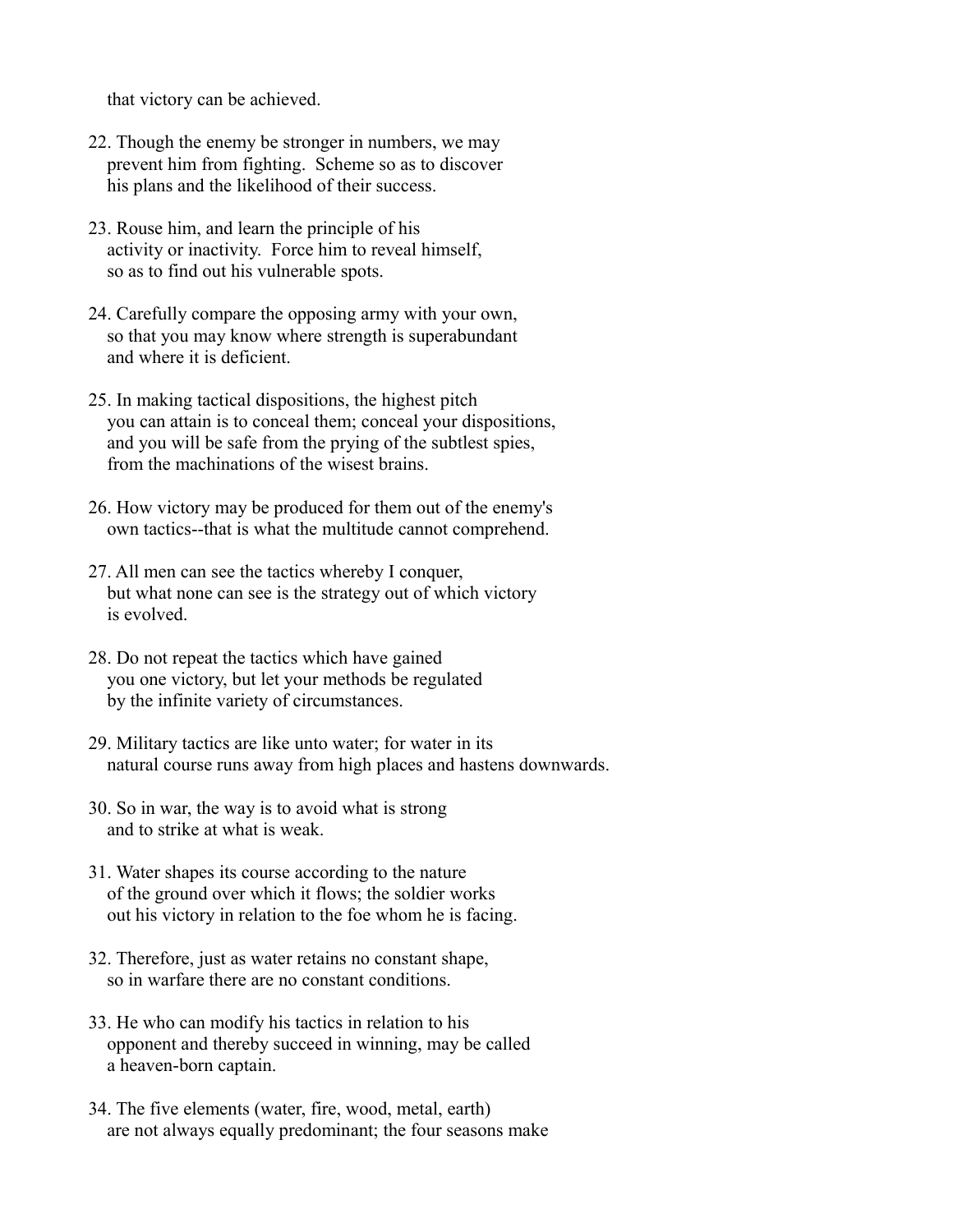way for each other in turn. There are short days and long; the moon has its periods of waning and waxing.

### VII. MANEUVERING

- 1. Sun Tzu said: In war, the general receives his commands from the sovereign.
- 2. Having collected an army and concentrated his forces, he must blend and harmonize the different elements thereof before pitching his camp.
- 3. After that, comes tactical maneuvering, than which there is nothing more difficult. The difficulty of tactical maneuvering consists in turning the devious into the direct, and misfortune into gain.
- 4. Thus, to take a long and circuitous route, after enticing the enemy out of the way, and though starting after him, to contrive to reach the goal before him, shows knowledge of the artifice of DEVIATION.
- 5. Maneuvering with an army is advantageous; with an undisciplined multitude, most dangerous.
- 6. If you set a fully equipped army in march in order to snatch an advantage, the chances are that you will be too late. On the other hand, to detach a flying column for the purpose involves the sacrifice of its baggage and stores.
- 7. Thus, if you order your men to roll up their buff-coats, and make forced marches without halting day or night, covering double the usual distance at a stretch, doing a hundred LI in order to wrest an advantage, the leaders of all your three divisions will fall into the hands of the enemy.
- 8. The stronger men will be in front, the jaded ones will fall behind, and on this plan only one-tenth of your army will reach its destination.
- 9. If you march fifty LI in order to outmaneuver the enemy, you will lose the leader of your first division, and only half your force will reach the goal.
- 10. If you march thirty LI with the same object,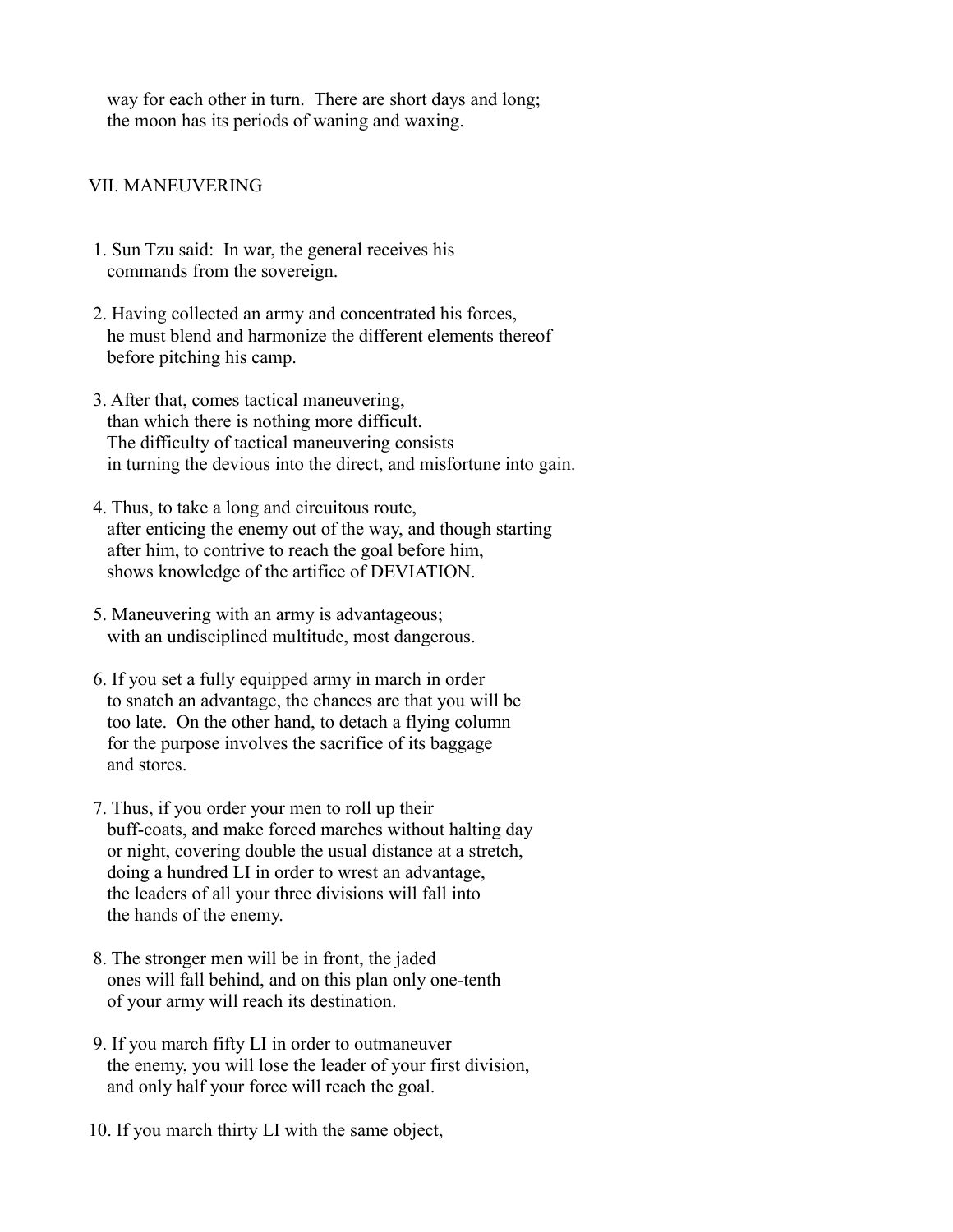two-thirds of your army will arrive.

- 11. We may take it then that an army without its baggage-train is lost; without provisions it is lost; without bases of supply it is lost.
- 12. We cannot enter into alliances until we are acquainted with the designs of our neighbors.
- 13. We are not fit to lead an army on the march unless we are familiar with the face of the country--its mountains and forests, its pitfalls and precipices, its marshes and swamps.
- 14. We shall be unable to turn natural advantage to account unless we make use of local guides.
- 15. In war, practice dissimulation, and you will succeed.
- 16. Whether to concentrate or to divide your troops, must be decided by circumstances.
- 17. Let your rapidity be that of the wind, your compactness that of the forest.
- 18. In raiding and plundering be like fire, is immovability like a mountain.
- 19. Let your plans be dark and impenetrable as night, and when you move, fall like a thunderbolt.
- 20. When you plunder a countryside, let the spoil be divided amongst your men; when you capture new territory, cut it up into allotments for the benefit of the soldiery.
- 21. Ponder and deliberate before you make a move.
- 22. He will conquer who has learnt the artifice of deviation. Such is the art of maneuvering.
- 23. The Book of Army Management says: On the field of battle, the spoken word does not carry far enough: hence the institution of gongs and drums. Nor can ordinary objects be seen clearly enough: hence the institution of banners and flags.
- 24. Gongs and drums, banners and flags, are means whereby the ears and eyes of the host may be focused on one particular point.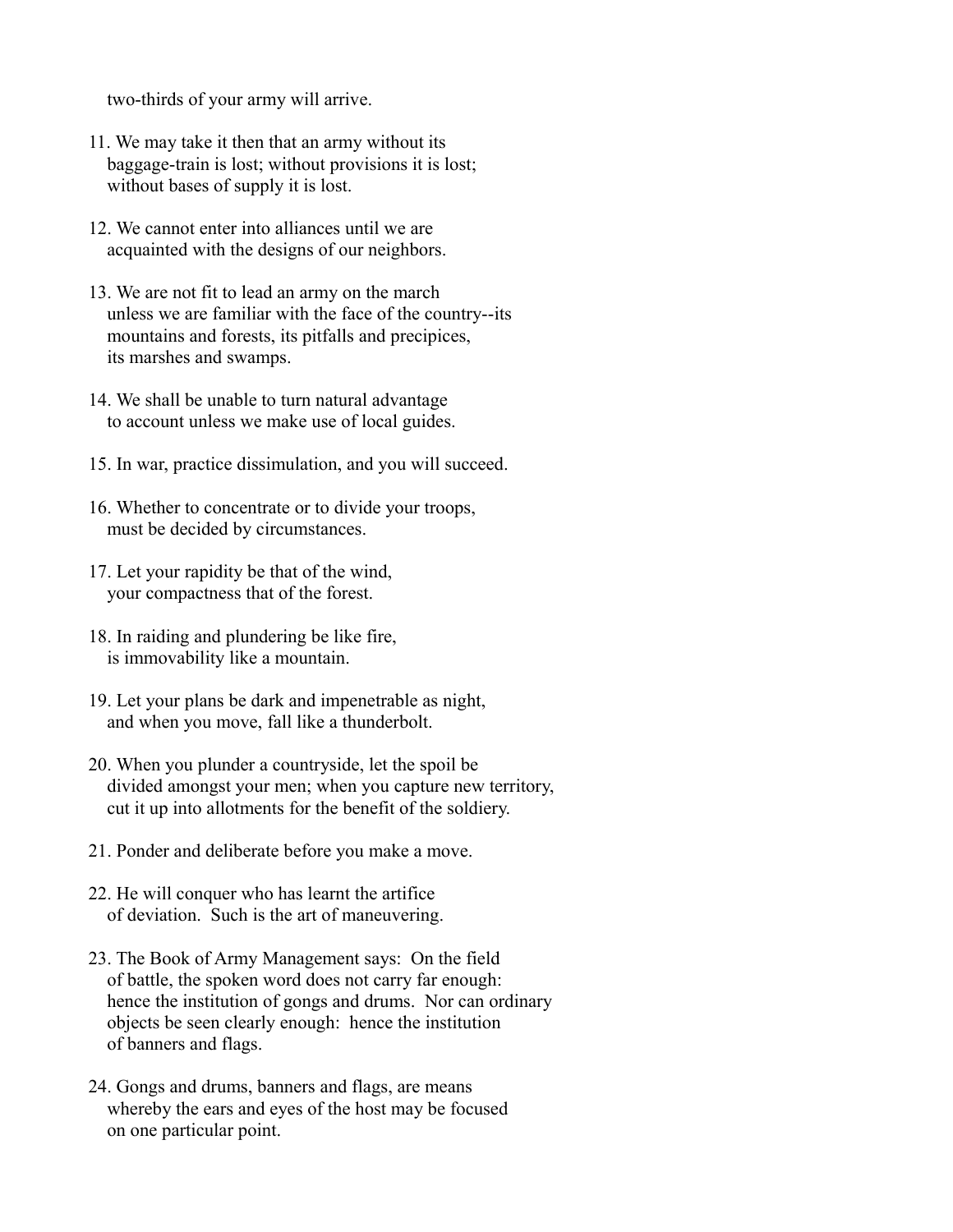- 25. The host thus forming a single united body, is it impossible either for the brave to advance alone, or for the cowardly to retreat alone. This is the art of handling large masses of men.
- 26. In night-fighting, then, make much use of signal-fires and drums, and in fighting by day, of flags and banners, as a means of influencing the ears and eyes of your army.
- 27. A whole army may be robbed of its spirit; a commander-in-chief may be robbed of his presence of mind.
- 28. Now a soldier's spirit is keenest in the morning; by noonday it has begun to flag; and in the evening, his mind is bent only on returning to camp.
- 29. A clever general, therefore, avoids an army when its spirit is keen, but attacks it when it is sluggish and inclined to return. This is the art of studying moods.
- 30. Disciplined and calm, to await the appearance of disorder and hubbub amongst the enemy:--this is the art of retaining self-possession.
- 31. To be near the goal while the enemy is still far from it, to wait at ease while the enemy is toiling and struggling, to be well-fed while the enemy is famished:--this is the art of husbanding one's strength.
- 32. To refrain from intercepting an enemy whose banners are in perfect order, to refrain from attacking an army drawn up in calm and confident array:--this is the art of studying circumstances.
- 33. It is a military axiom not to advance uphill against the enemy, nor to oppose him when he comes downhill.
- 34. Do not pursue an enemy who simulates flight; do not attack soldiers whose temper is keen.
- 35. Do not swallow bait offered by the enemy. Do not interfere with an army that is returning home.
- 36. When you surround an army, leave an outlet free. Do not press a desperate foe too hard.
- 37. Such is the art of warfare.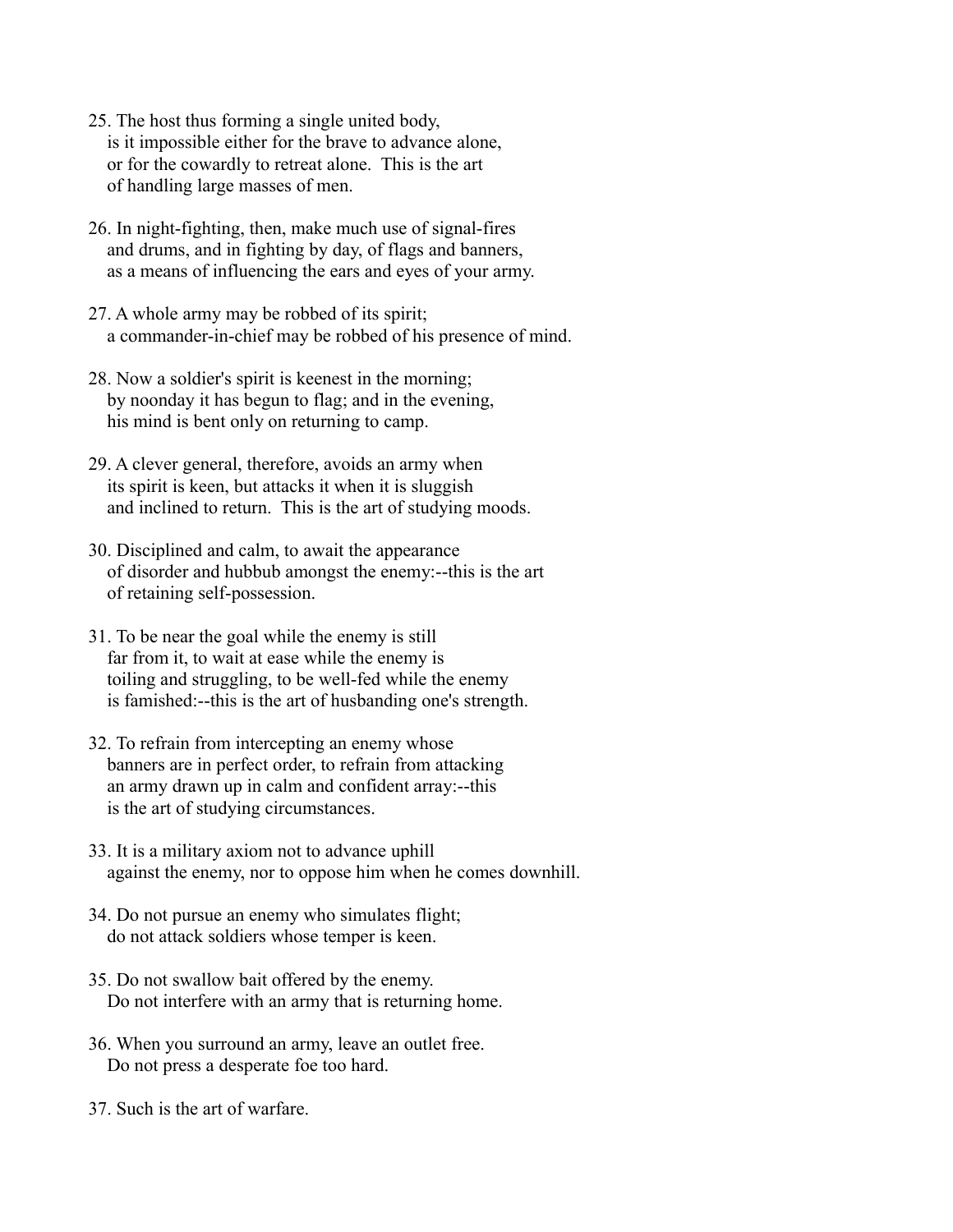### VIII. VARIATION IN TACTICS

- 1. Sun Tzu said: In war, the general receives his commands from the sovereign, collects his army and concentrates his forces
- 2. When in difficult country, do not encamp. In country where high roads intersect, join hands with your allies. Do not linger in dangerously isolated positions. In hemmed-in situations, you must resort to stratagem. In desperate position, you must fight.
- 3. There are roads which must not be followed, armies which must be not attacked, towns which must be besieged, positions which must not be contested, commands of the sovereign which must not be obeyed.
- 4. The general who thoroughly understands the advantages that accompany variation of tactics knows how to handle his troops.
- 5. The general who does not understand these, may be well acquainted with the configuration of the country, yet he will not be able to turn his knowledge to practical account.
- 6. So, the student of war who is unversed in the art of war of varying his plans, even though he be acquainted with the Five Advantages, will fail to make the best use of his men.
- 7. Hence in the wise leader's plans, considerations of advantage and of disadvantage will be blended together.
- 8. If our expectation of advantage be tempered in this way, we may succeed in accomplishing the essential part of our schemes.
- 9. If, on the other hand, in the midst of difficulties we are always ready to seize an advantage, we may extricate ourselves from misfortune.
- 10. Reduce the hostile chiefs by inflicting damage on them; and make trouble for them, and keep them constantly engaged; hold out specious allurements, and make them rush to any given point.
- 11. The art of war teaches us to rely not on the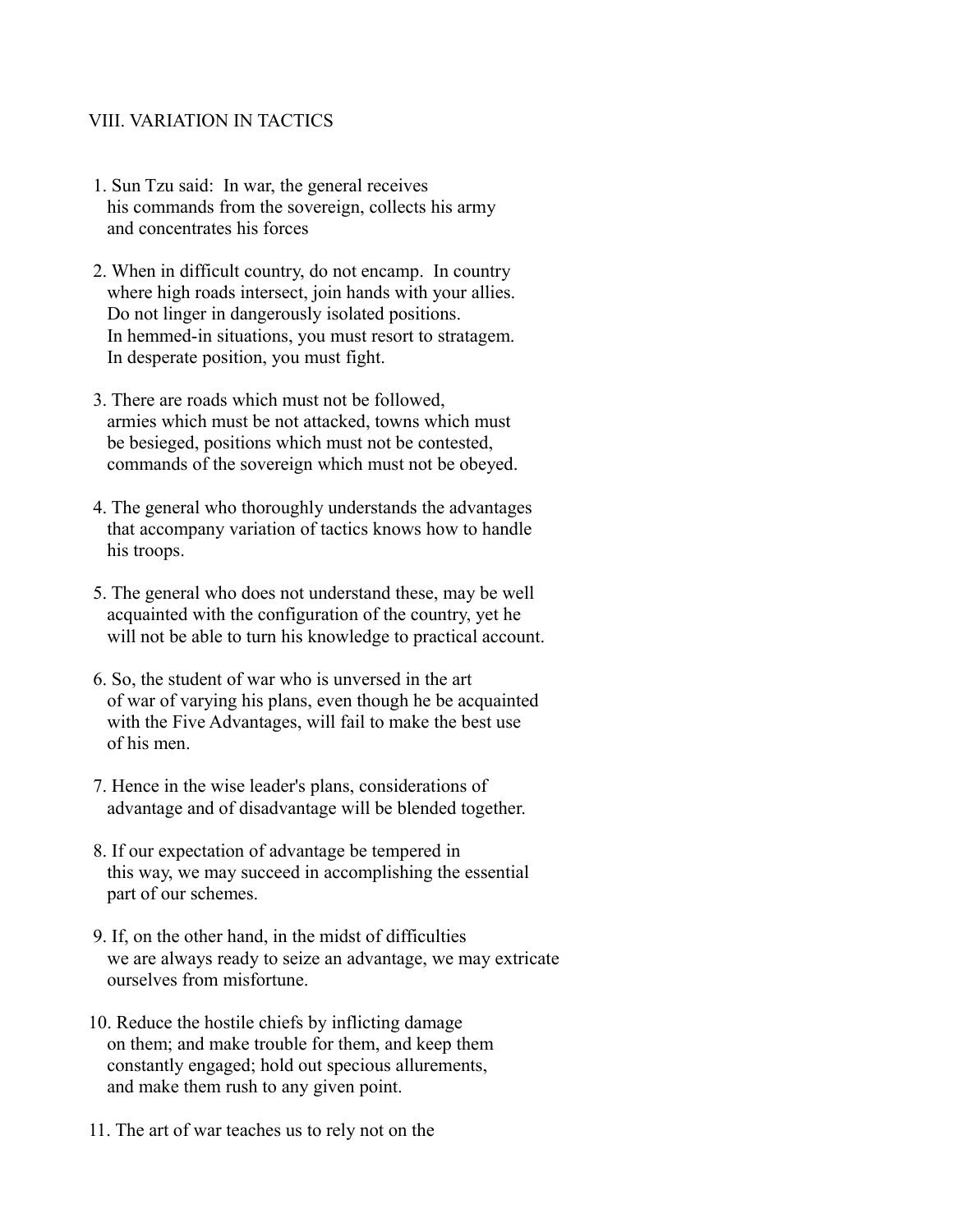likelihood of the enemy's not coming, but on our own readiness to receive him; not on the chance of his not attacking, but rather on the fact that we have made our position unassailable.

- 12. There are five dangerous faults which may affect a general:
	- (1) Recklessness, which leads to destruction;
	- (2) cowardice, which leads to capture;
	- (3) a hasty temper, which can be provoked by insults;
	- (4) a delicacy of honor which is sensitive to shame;
	- (5) over-solicitude for his men, which exposes him to worry and trouble.
- 13. These are the five besetting sins of a general, ruinous to the conduct of war.
- 14. When an army is overthrown and its leader slain, the cause will surely be found among these five dangerous faults. Let them be a subject of meditation.

## IX. THE ARMY ON THE MARCH

- 1. Sun Tzu said: We come now to the question of encamping the army, and observing signs of the enemy. Pass quickly over mountains, and keep in the neighborhood of valleys.
- 2. Camp in high places, facing the sun. Do not climb heights in order to fight. So much for mountain warfare.
- 3. After crossing a river, you should get far away from it.
- 4. When an invading force crosses a river in its onward march, do not advance to meet it in mid-stream. It will be best to let half the army get across, and then deliver your attack.
- 5. If you are anxious to fight, you should not go to meet the invader near a river which he has to cross.
- 6. Moor your craft higher up than the enemy, and facing the sun. Do not move up-stream to meet the enemy. So much for river warfare.
- 7. In crossing salt-marshes, your sole concern should be to get over them quickly, without any delay.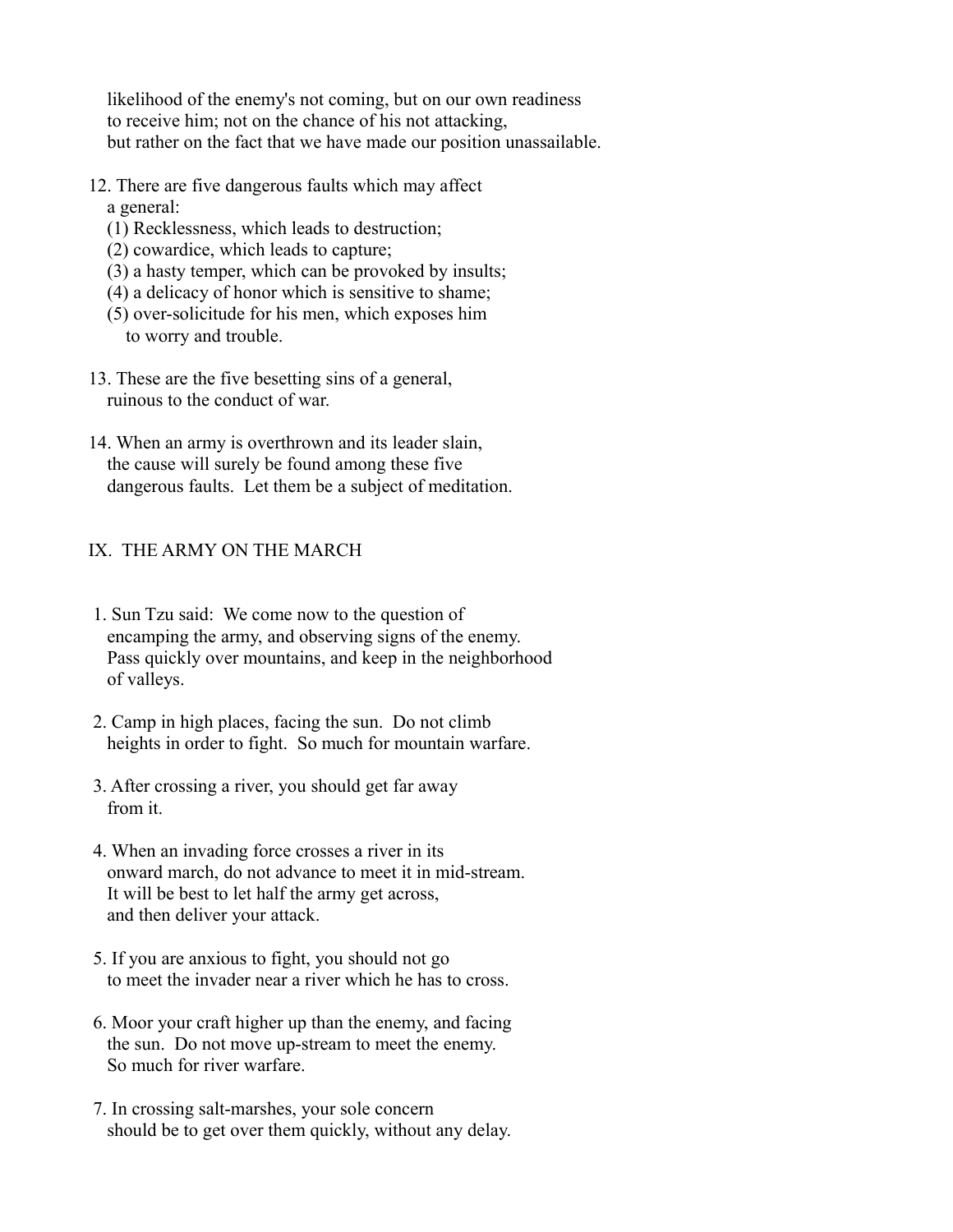- 8. If forced to fight in a salt-marsh, you should have water and grass near you, and get your back to a clump of trees. So much for operations in salt-marches.
- 9. In dry, level country, take up an easily accessible position with rising ground to your right and on your rear, so that the danger may be in front, and safety lie behind. So much for campaigning in flat country.
- 10. These are the four useful branches of military knowledge which enabled the Yellow Emperor to vanquish four several sovereigns.
- 11. All armies prefer high ground to low and sunny places to dark.
- 12. If you are careful of your men, and camp on hard ground, the army will be free from disease of every kind, and this will spell victory.
- 13. When you come to a hill or a bank, occupy the sunny side, with the slope on your right rear. Thus you will at once act for the benefit of your soldiers and utilize the natural advantages of the ground.
- 14. When, in consequence of heavy rains up-country, a river which you wish to ford is swollen and flecked with foam, you must wait until it subsides.
- 15. Country in which there are precipitous cliffs with torrents running between, deep natural hollows, confined places, tangled thickets, quagmires and crevasses, should be left with all possible speed and not approached.
- 16. While we keep away from such places, we should get the enemy to approach them; while we face them, we should let the enemy have them on his rear.
- 17. If in the neighborhood of your camp there should be any hilly country, ponds surrounded by aquatic grass, hollow basins filled with reeds, or woods with thick undergrowth, they must be carefully routed out and searched; for these are places where men in ambush or insidious spies are likely to be lurking.
- 18. When the enemy is close at hand and remains quiet, he is relying on the natural strength of his position.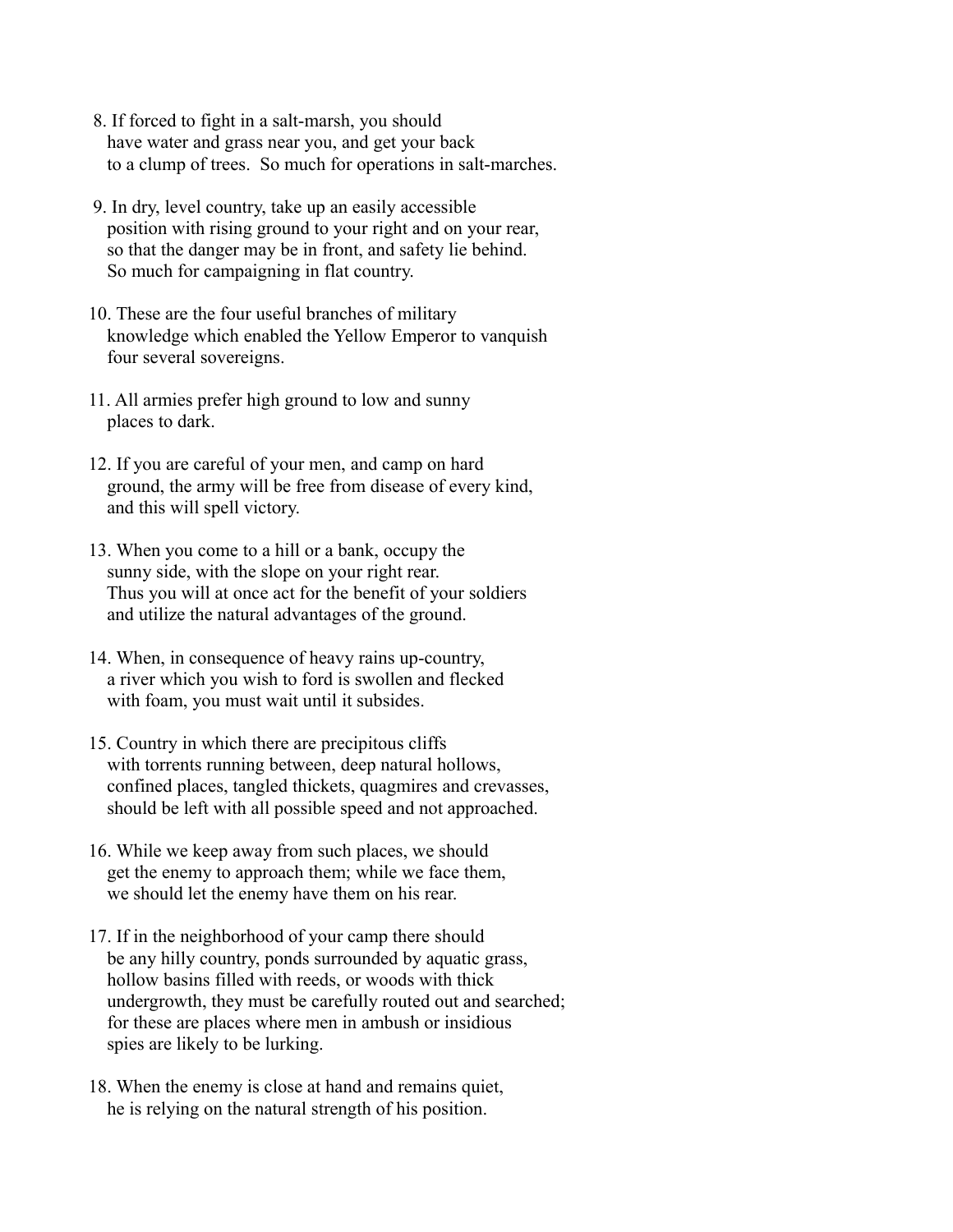- 19. When he keeps aloof and tries to provoke a battle, he is anxious for the other side to advance.
- 20. If his place of encampment is easy of access, he is tendering a bait.
- 21. Movement amongst the trees of a forest shows that the enemy is advancing. The appearance of a number of screens in the midst of thick grass means that the enemy wants to make us suspicious.
- 22. The rising of birds in their flight is the sign of an ambuscade. Startled beasts indicate that a sudden attack is coming.
- 23. When there is dust rising in a high column, it is the sign of chariots advancing; when the dust is low, but spread over a wide area, it betokens the approach of infantry. When it branches out in different directions, it shows that parties have been sent to collect firewood. A few clouds of dust moving to and fro signify that the army is encamping.
- 24. Humble words and increased preparations are signs that the enemy is about to advance. Violent language and driving forward as if to the attack are signs that he will retreat.
- 25. When the light chariots come out first and take up a position on the wings, it is a sign that the enemy is forming for battle.
- 26. Peace proposals unaccompanied by a sworn covenant indicate a plot.
- 27. When there is much running about and the soldiers fall into rank, it means that the critical moment has come.
- 28. When some are seen advancing and some retreating, it is a lure.
- 29. When the soldiers stand leaning on their spears, they are faint from want of food.
- 30. If those who are sent to draw water begin by drinking themselves, the army is suffering from thirst.
- 31. If the enemy sees an advantage to be gained and makes no effort to secure it, the soldiers are exhausted.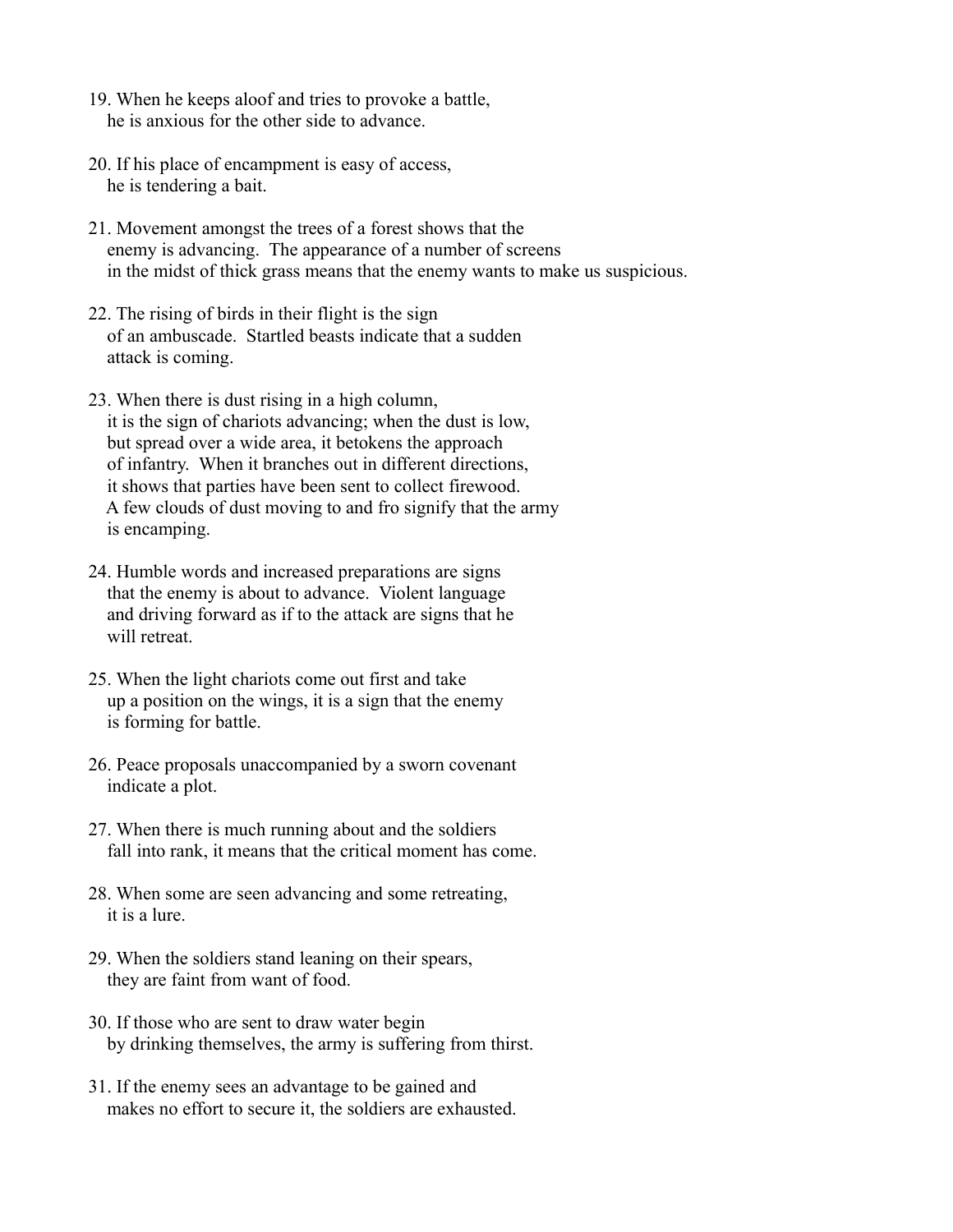- 32. If birds gather on any spot, it is unoccupied. Clamor by night betokens nervousness.
- 33. If there is disturbance in the camp, the general's authority is weak. If the banners and flags are shifted about, sedition is afoot. If the officers are angry, it means that the men are weary.
- 34. When an army feeds its horses with grain and kills its cattle for food, and when the men do not hang their cooking-pots over the camp-fires, showing that they will not return to their tents, you may know that they are determined to fight to the death.
- 35. The sight of men whispering together in small knots or speaking in subdued tones points to disaffection amongst the rank and file.
- 36. Too frequent rewards signify that the enemy is at the end of his resources; too many punishments betray a condition of dire distress.
- 37. To begin by bluster, but afterwards to take fright at the enemy's numbers, shows a supreme lack of intelligence.
- 38. When envoys are sent with compliments in their mouths, it is a sign that the enemy wishes for a truce.
- 39. If the enemy's troops march up angrily and remain facing ours for a long time without either joining battle or taking themselves off again, the situation is one that demands great vigilance and circumspection.
- 40. If our troops are no more in number than the enemy, that is amply sufficient; it only means that no direct attack can be made. What we can do is simply to concentrate all our available strength, keep a close watch on the enemy, and obtain reinforcements.
- 41. He who exercises no forethought but makes light of his opponents is sure to be captured by them.
- 42. If soldiers are punished before they have grown attached to you, they will not prove submissive; and, unless submissive, then will be practically useless. If, when the soldiers have become attached to you, punishments are not enforced, they will still be unless.
- 43. Therefore soldiers must be treated in the first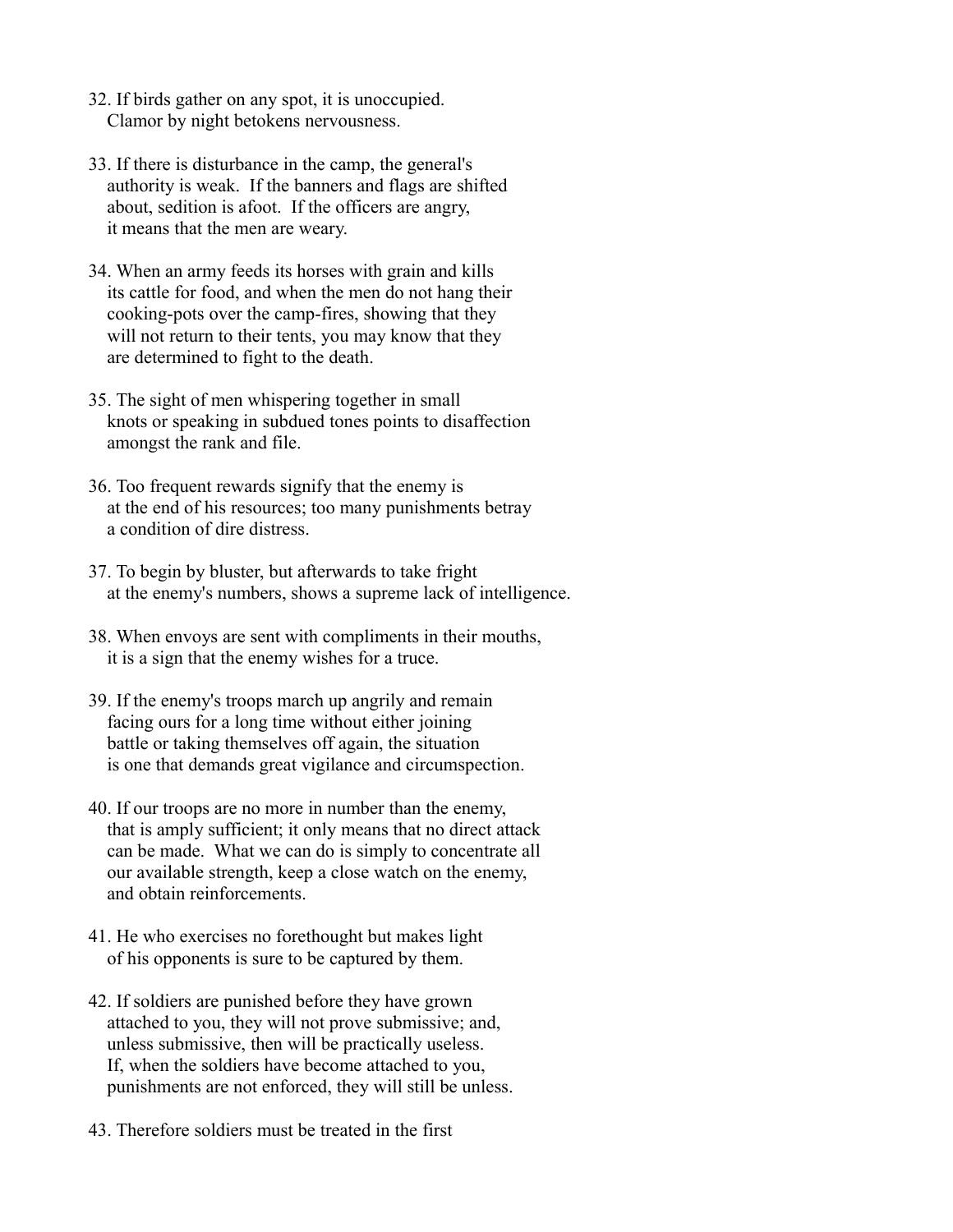instance with humanity, but kept under control by means of iron discipline. This is a certain road to victory.

- 44. If in training soldiers commands are habitually enforced, the army will be well-disciplined; if not, its discipline will be bad.
- 45. If a general shows confidence in his men but always insists on his orders being obeyed, the gain will be mutual.

## X. TERRAIN

- 1. Sun Tzu said: We may distinguish six kinds of terrain, to wit: (1) Accessible ground; (2) entangling ground; (3) temporizing ground; (4) narrow passes; (5) precipitous heights; (6) positions at a great distance from the enemy.
- 2. Ground which can be freely traversed by both sides is called accessible.
- 3. With regard to ground of this nature, be before the enemy in occupying the raised and sunny spots, and carefully guard your line of supplies. Then you will be able to fight with advantage.
- 4. Ground which can be abandoned but is hard to re-occupy is called entangling.
- 5. From a position of this sort, if the enemy is unprepared, you may sally forth and defeat him. But if the enemy is prepared for your coming, and you fail to defeat him, then, return being impossible, disaster will ensue.
- 6. When the position is such that neither side will gain by making the first move, it is called temporizing ground.
- 7. In a position of this sort, even though the enemy should offer us an attractive bait, it will be advisable not to stir forth, but rather to retreat, thus enticing the enemy in his turn; then, when part of his army has come out, we may deliver our attack with advantage.
- 8. With regard to narrow passes, if you can occupy them first, let them be strongly garrisoned and await the advent of the enemy.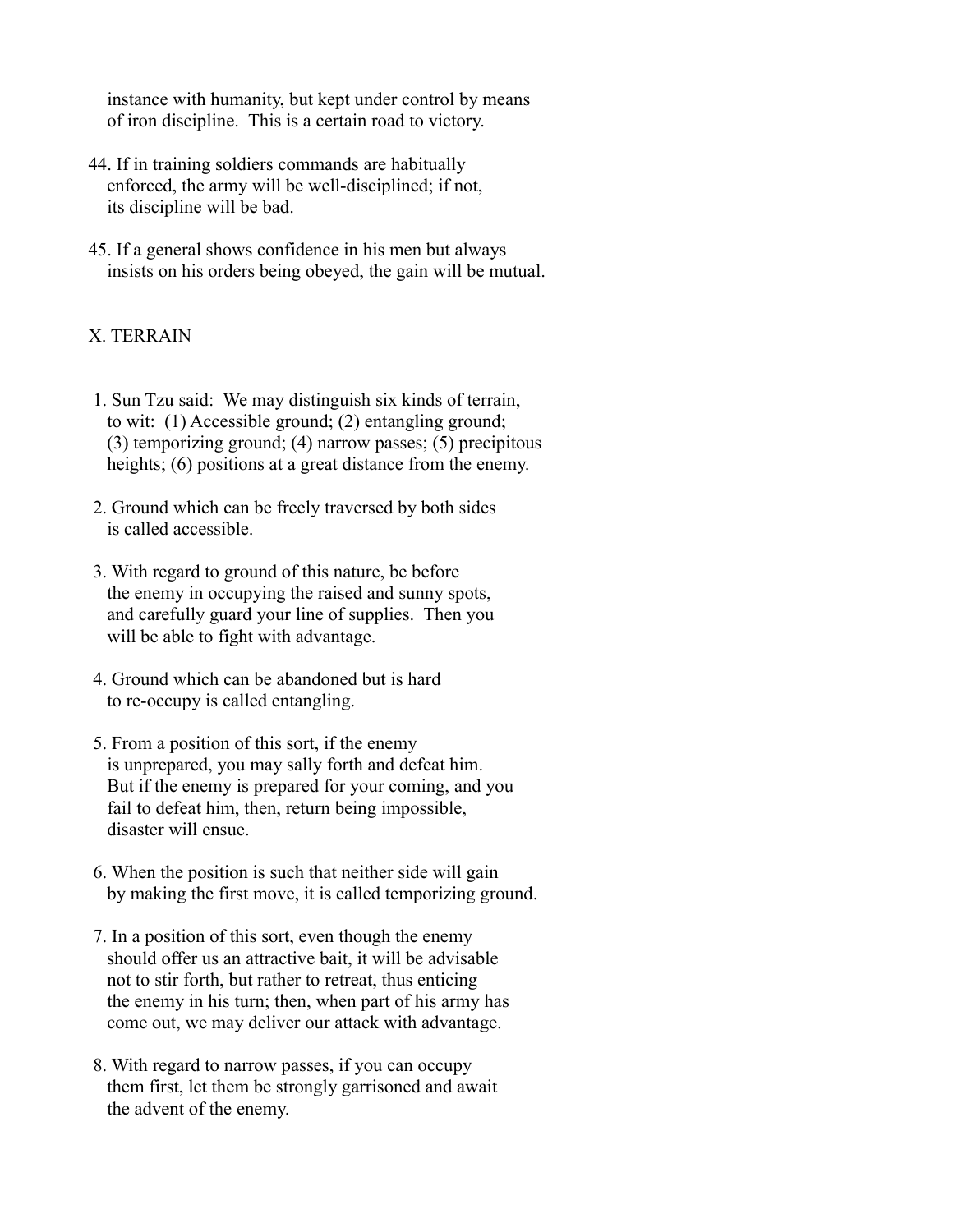- 9. Should the army forestall you in occupying a pass, do not go after him if the pass is fully garrisoned, but only if it is weakly garrisoned.
- 10. With regard to precipitous heights, if you are beforehand with your adversary, you should occupy the raised and sunny spots, and there wait for him to come up.
- 11. If the enemy has occupied them before you, do not follow him, but retreat and try to entice him away.
- 12. If you are situated at a great distance from the enemy, and the strength of the two armies is equal, it is not easy to provoke a battle, and fighting will be to your disadvantage.
- 13. These six are the principles connected with Earth. The general who has attained a responsible post must be careful to study them.
- 14. Now an army is exposed to six several calamities, not arising from natural causes, but from faults for which the general is responsible. These are: (1) Flight; (2) insubordination; (3) collapse; (4) ruin; (5) disorganization; (6) rout.
- 15. Other conditions being equal, if one force is hurled against another ten times its size, the result
- will be the flight of the former.
- 16. When the common soldiers are too strong and their officers too weak, the result is insubordination. When the officers are too strong and the common soldiers too weak, the result is collapse.
- 17. When the higher officers are angry and insubordinate, and on meeting the enemy give battle on their own account from a feeling of resentment, before the commander-in-chief can tell whether or no he is in a position to fight, the result is ruin.
- 18. When the general is weak and without authority; when his orders are not clear and distinct; when there are no fixes duties assigned to officers and men, and the ranks are formed in a slovenly haphazard manner, the result is utter disorganization.
- 19. When a general, unable to estimate the enemy's strength, allows an inferior force to engage a larger one,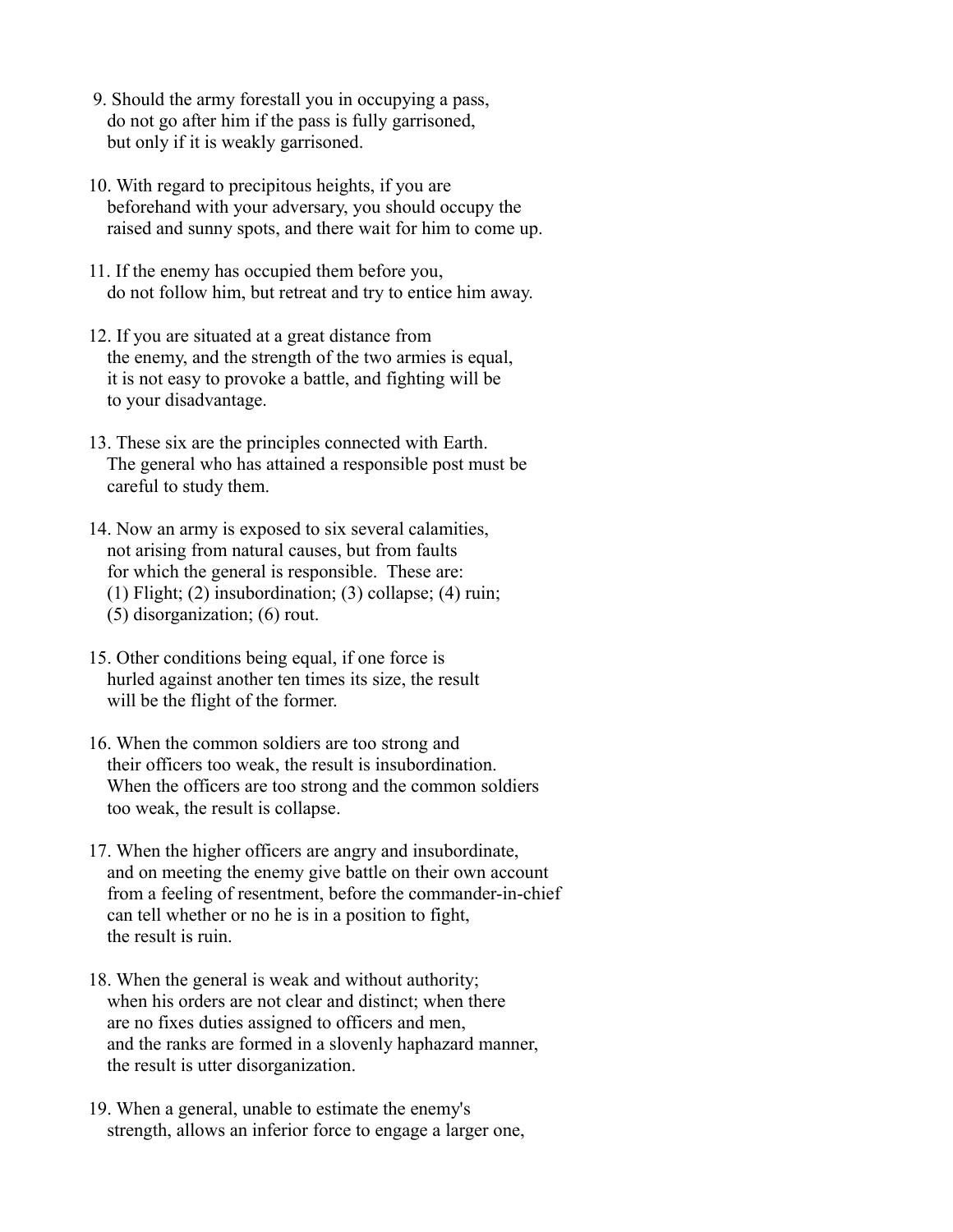or hurls a weak detachment against a powerful one, and neglects to place picked soldiers in the front rank, the result must be rout.

- 20. These are six ways of courting defeat, which must be carefully noted by the general who has attained a responsible post.
- 21. The natural formation of the country is the soldier's best ally; but a power of estimating the adversary, of controlling the forces of victory, and of shrewdly calculating difficulties, dangers and distances, constitutes the test of a great general.
- 22. He who knows these things, and in fighting puts his knowledge into practice, will win his battles. He who knows them not, nor practices them, will surely be defeated.
- 23. If fighting is sure to result in victory, then you must fight, even though the ruler forbid it; if fighting will not result in victory, then you must not fight even at the ruler's bidding.
- 24. The general who advances without coveting fame and retreats without fearing disgrace, whose only thought is to protect his country and do good service for his sovereign, is the jewel of the kingdom.
- 25. Regard your soldiers as your children, and they will follow you into the deepest valleys; look upon them as your own beloved sons, and they will stand by you even unto death.
- 26. If, however, you are indulgent, but unable to make your authority felt; kind-hearted, but unable to enforce your commands; and incapable, moreover, of quelling disorder: then your soldiers must be likened to spoilt children; they are useless for any practical purpose.
- 27. If we know that our own men are in a condition to attack, but are unaware that the enemy is not open to attack, we have gone only halfway towards victory.
- 28. If we know that the enemy is open to attack, but are unaware that our own men are not in a condition to attack, we have gone only halfway towards victory.
- 29. If we know that the enemy is open to attack,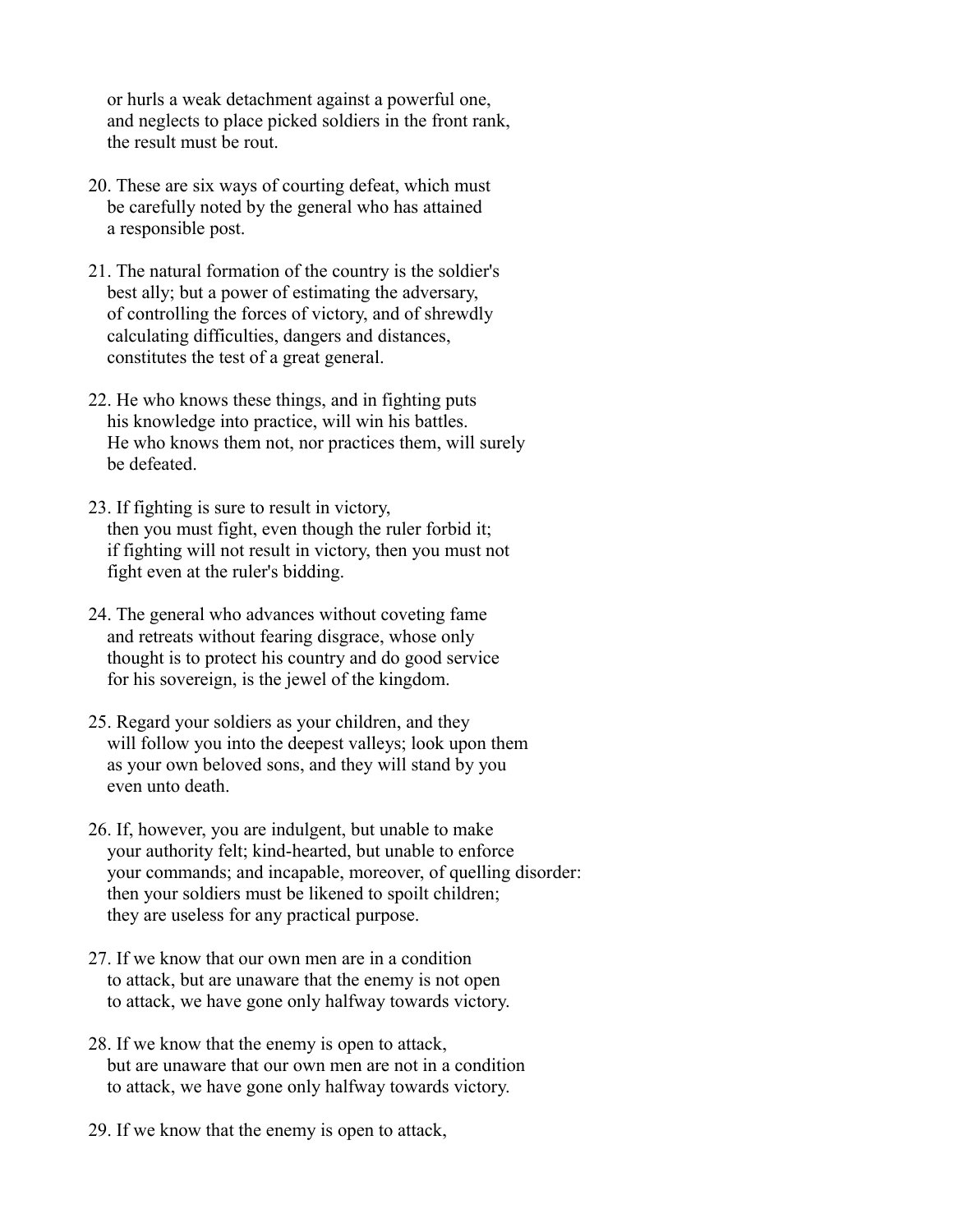and also know that our men are in a condition to attack, but are unaware that the nature of the ground makes fighting impracticable, we have still gone only halfway towards victory.

- 30. Hence the experienced soldier, once in motion, is never bewildered; once he has broken camp, he is never at a loss.
- 31. Hence the saying: If you know the enemy and know yourself, your victory will not stand in doubt; if you know Heaven and know Earth, you may make your victory complete.

#### XI. THE NINE SITUATIONS

- 1. Sun Tzu said: The art of war recognizes nine varieties of ground: (1) Dispersive ground; (2) facile ground; (3) contentious ground;
	- (4) open ground; (5) ground of intersecting highways;
	- (6) serious ground; (7) difficult ground; (8) hemmed-in ground;
	- (9) desperate ground.
- 2. When a chieftain is fighting in his own territory, it is dispersive ground.
- 3. When he has penetrated into hostile territory, but to no great distance, it is facile ground.
- 4. Ground the possession of which imports great advantage to either side, is contentious ground.
- 5. Ground on which each side has liberty of movement is open ground.
- 6. Ground which forms the key to three contiguous states, so that he who occupies it first has most of the Empire at his command, is a ground of intersecting highways.
- 7. When an army has penetrated into the heart of a hostile country, leaving a number of fortified cities in its rear, it is serious ground.
- 8. Mountain forests, rugged steeps, marshes and fens--all country that is hard to traverse: this is difficult ground.
- 9. Ground which is reached through narrow gorges, and from which we can only retire by tortuous paths,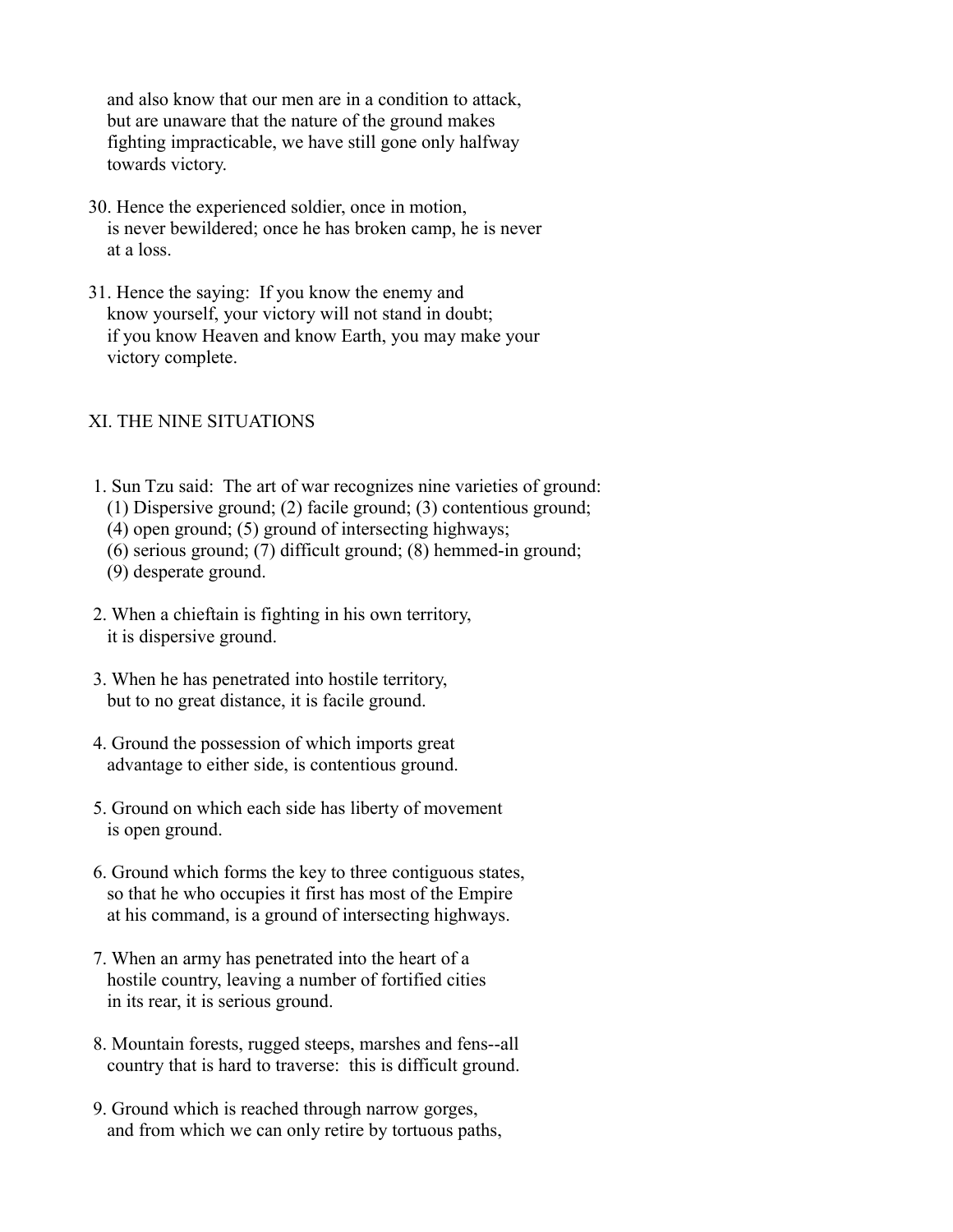so that a small number of the enemy would suffice to crush a large body of our men: this is hemmed in ground.

- 10. Ground on which we can only be saved from destruction by fighting without delay, is desperate ground.
- 11. On dispersive ground, therefore, fight not. On facile ground, halt not. On contentious ground, attack not.
- 12. On open ground, do not try to block the enemy's way. On the ground of intersecting highways, join hands with your allies.
- 13. On serious ground, gather in plunder. In difficult ground, keep steadily on the march.
- 14. On hemmed-in ground, resort to stratagem. On desperate ground, fight.
- 15. Those who were called skillful leaders of old knew how to drive a wedge between the enemy's front and rear; to prevent co-operation between his large and small divisions; to hinder the good troops from rescuing the bad, the officers from rallying their men.
- 16. When the enemy's men were united, they managed to keep them in disorder.
- 17. When it was to their advantage, they made a forward move; when otherwise, they stopped still.
- 18. If asked how to cope with a great host of the enemy in orderly array and on the point of marching to the attack, I should say: "Begin by seizing something which your opponent holds dear; then he will be amenable to your will."
- 19. Rapidity is the essence of war: take advantage of the enemy's unreadiness, make your way by unexpected routes, and attack unguarded spots.
- 20. The following are the principles to be observed by an invading force: The further you penetrate into a country, the greater will be the solidarity of your troops, and thus the defenders will not prevail against you.
- 21. Make forays in fertile country in order to supply your army with food.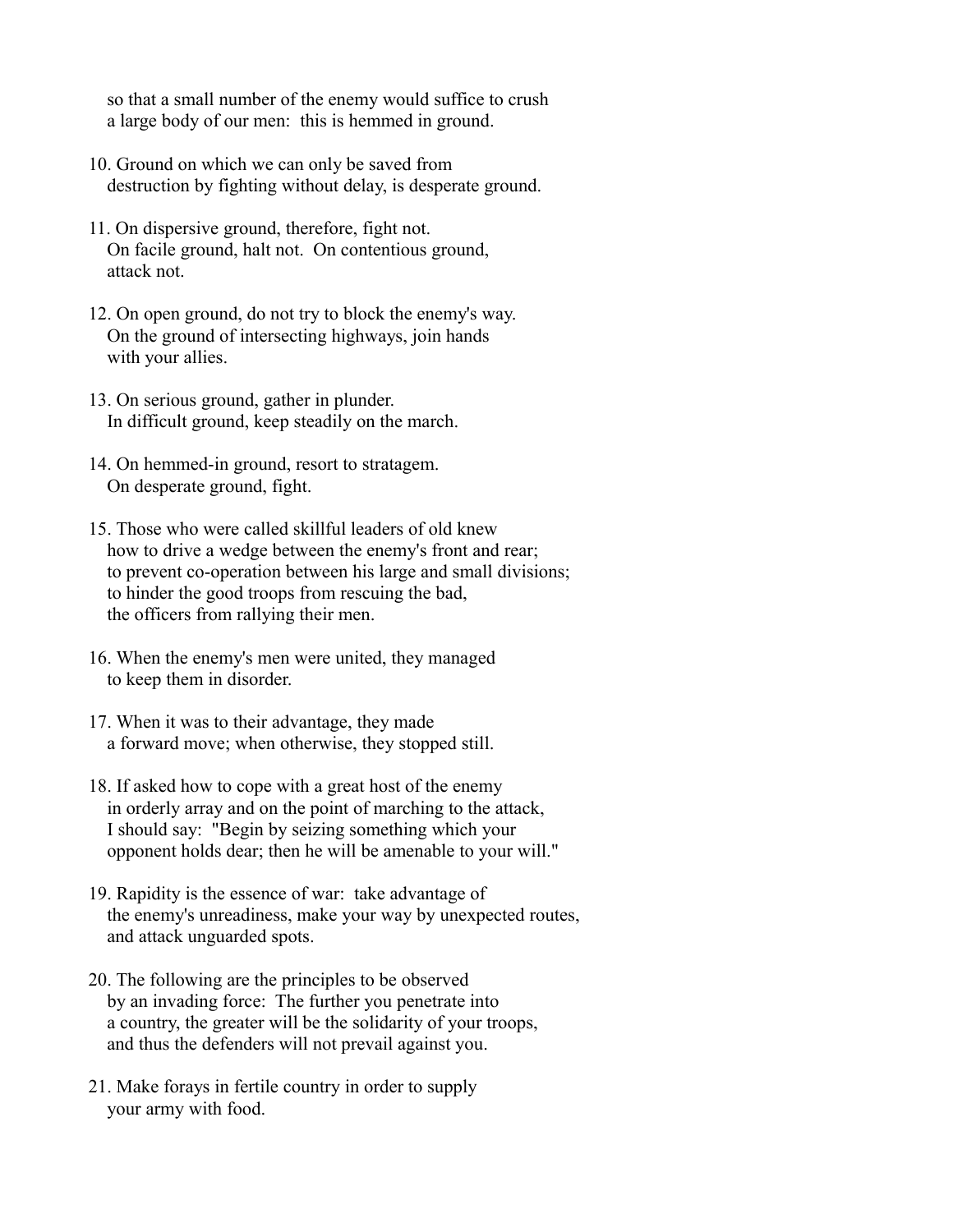- 22. Carefully study the well-being of your men, and do not overtax them. Concentrate your energy and hoard your strength. Keep your army continually on the move, and devise unfathomable plans.
- 23. Throw your soldiers into positions whence there is no escape, and they will prefer death to flight. If they will face death, there is nothing they may not achieve. Officers and men alike will put forth their uttermost strength.
- 24. Soldiers when in desperate straits lose the sense of fear. If there is no place of refuge, they will stand firm. If they are in hostile country, they will show a stubborn front. If there is no help for it, they will fight hard.
- 25. Thus, without waiting to be marshaled, the soldiers will be constantly on the qui vive; without waiting to be asked, they will do your will; without restrictions, they will be faithful; without giving orders, they can be trusted.
- 26. Prohibit the taking of omens, and do away with superstitious doubts. Then, until death itself comes, no calamity need be feared.
- 27. If our soldiers are not overburdened with money, it is not because they have a distaste for riches; if their lives are not unduly long, it is not because they are disinclined to longevity.
- 28. On the day they are ordered out to battle, your soldiers may weep, those sitting up bedewing their garments, and those lying down letting the tears run down their cheeks. But let them once be brought to bay, and they will display the courage of a Chu or a Kuei.
- 29. The skillful tactician may be likened to the shuai-jan. Now the shuai-jan is a snake that is found in the ChUng mountains. Strike at its head, and you will be attacked by its tail; strike at its tail, and you will be attacked by its head; strike at its middle, and you will be attacked by head and tail both.
- 30. Asked if an army can be made to imitate the shuai-jan, I should answer, Yes. For the men of Wu and the men of Yueh are enemies; yet if they are crossing a river in the same boat and are caught by a storm, they will come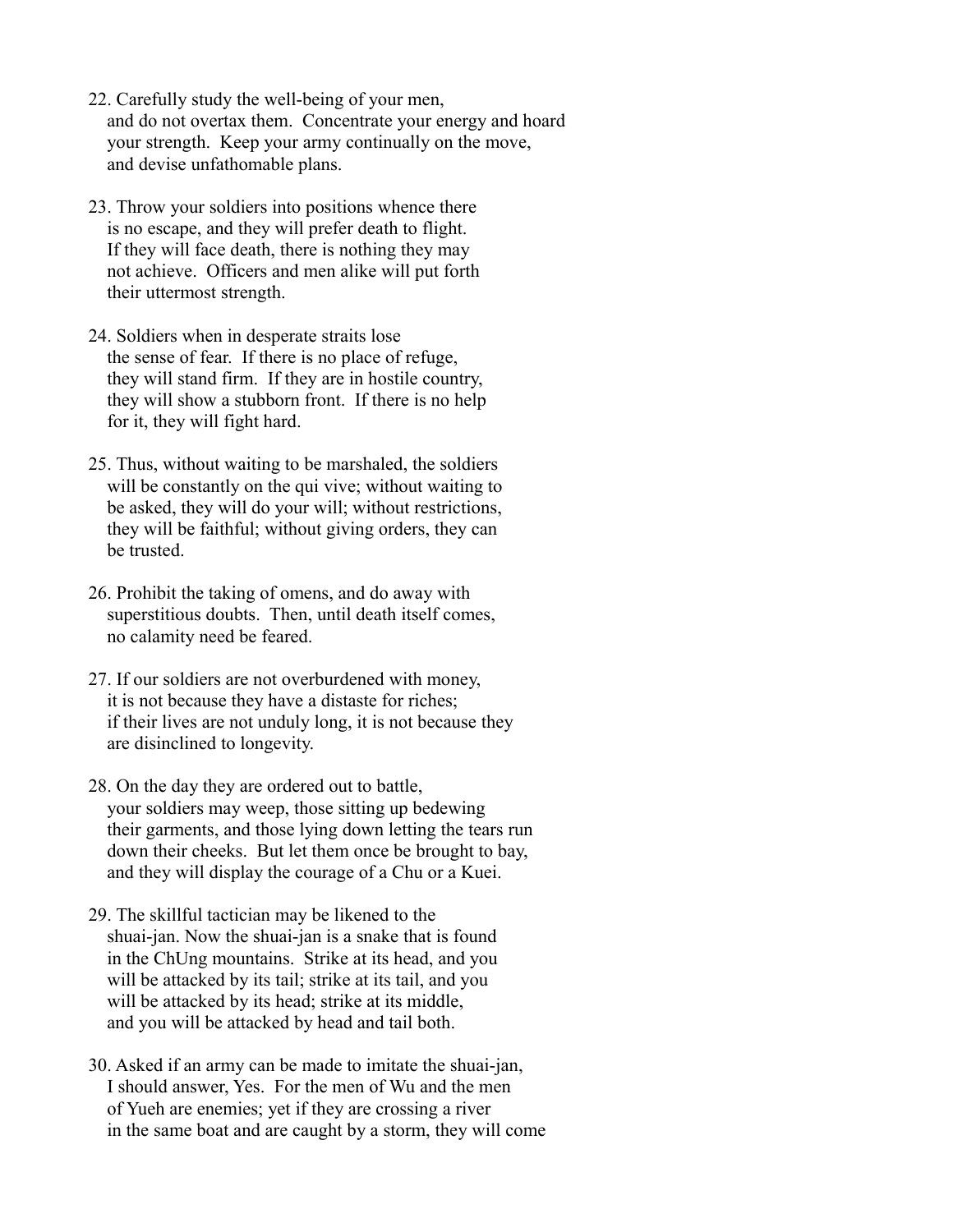to each other's assistance just as the left hand helps the right.

- 31. Hence it is not enough to put one's trust in the tethering of horses, and the burying of chariot wheels in the ground
- 32. The principle on which to manage an army is to set up one standard of courage which all must reach.
- 33. How to make the best of both strong and weak--that is a question involving the proper use of ground.
- 34. Thus the skillful general conducts his army just as though he were leading a single man, willy-nilly, by the hand.
- 35. It is the business of a general to be quiet and thus ensure secrecy; upright and just, and thus maintain order.
- 36. He must be able to mystify his officers and men by false reports and appearances, and thus keep them in total ignorance.
- 37. By altering his arrangements and changing his plans, he keeps the enemy without definite knowledge. By shifting his camp and taking circuitous routes, he prevents the enemy from anticipating his purpose.
- 38. At the critical moment, the leader of an army acts like one who has climbed up a height and then kicks away the ladder behind him. He carries his men deep into hostile territory before he shows his hand.
- 39. He burns his boats and breaks his cooking-pots; like a shepherd driving a flock of sheep, he drives his men this way and that, and nothing knows whither he is going.
- 40. To muster his host and bring it into danger:--this may be termed the business of the general.
- 41. The different measures suited to the nine varieties of ground; the expediency of aggressive or defensive tactics; and the fundamental laws of human nature: these are things that must most certainly be studied.
- 42. When invading hostile territory, the general principle is, that penetrating deeply brings cohesion; penetrating but a short way means dispersion.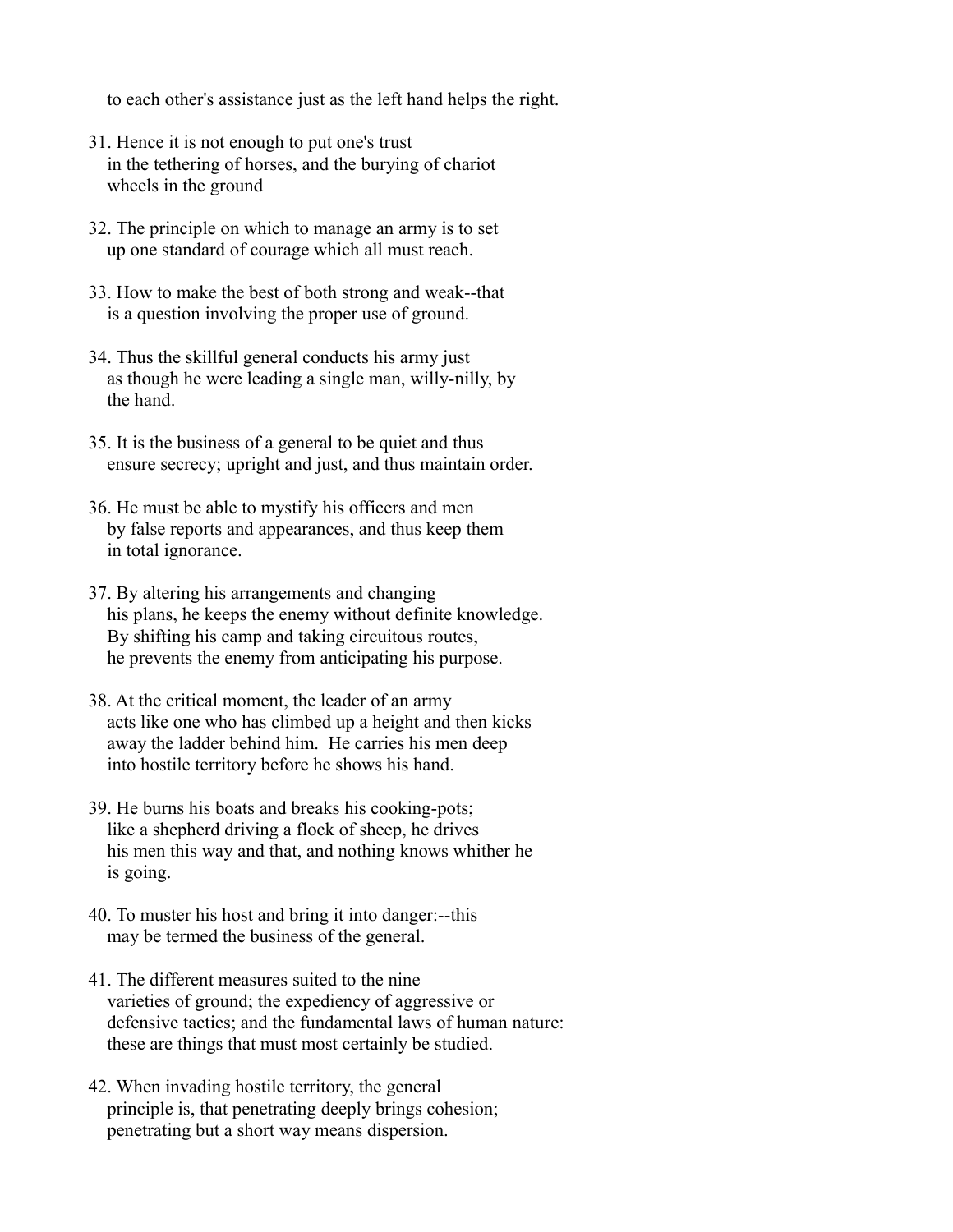- 43. When you leave your own country behind, and take your army across neighborhood territory, you find yourself on critical ground. When there are means of communication on all four sides, the ground is one of intersecting highways.
- 44. When you penetrate deeply into a country, it is serious ground. When you penetrate but a little way, it is facile ground.
- 45. When you have the enemy's strongholds on your rear, and narrow passes in front, it is hemmed-in ground. When there is no place of refuge at all, it is desperate ground.
- 46. Therefore, on dispersive ground, I would inspire my men with unity of purpose. On facile ground, I would see that there is close connection between all parts of my army.
- 47. On contentious ground, I would hurry up my rear.
- 48. On open ground, I would keep a vigilant eye on my defenses. On ground of intersecting highways, I would consolidate my alliances.
- 49. On serious ground, I would try to ensure a continuous stream of supplies. On difficult ground, I would keep pushing on along the road.
- 50. On hemmed-in ground, I would block any way of retreat. On desperate ground, I would proclaim to my soldiers the hopelessness of saving their lives.
- 51. For it is the soldier's disposition to offer an obstinate resistance when surrounded, to fight hard when he cannot help himself, and to obey promptly when he has fallen into danger.
- 52. We cannot enter into alliance with neighboring princes until we are acquainted with their designs. We are not fit to lead an army on the march unless we are familiar with the face of the country--its mountains and forests, its pitfalls and precipices, its marshes and swamps. We shall be unable to turn natural advantages to account unless we make use of local guides.
- 53. To be ignored of any one of the following four or five principles does not befit a warlike prince.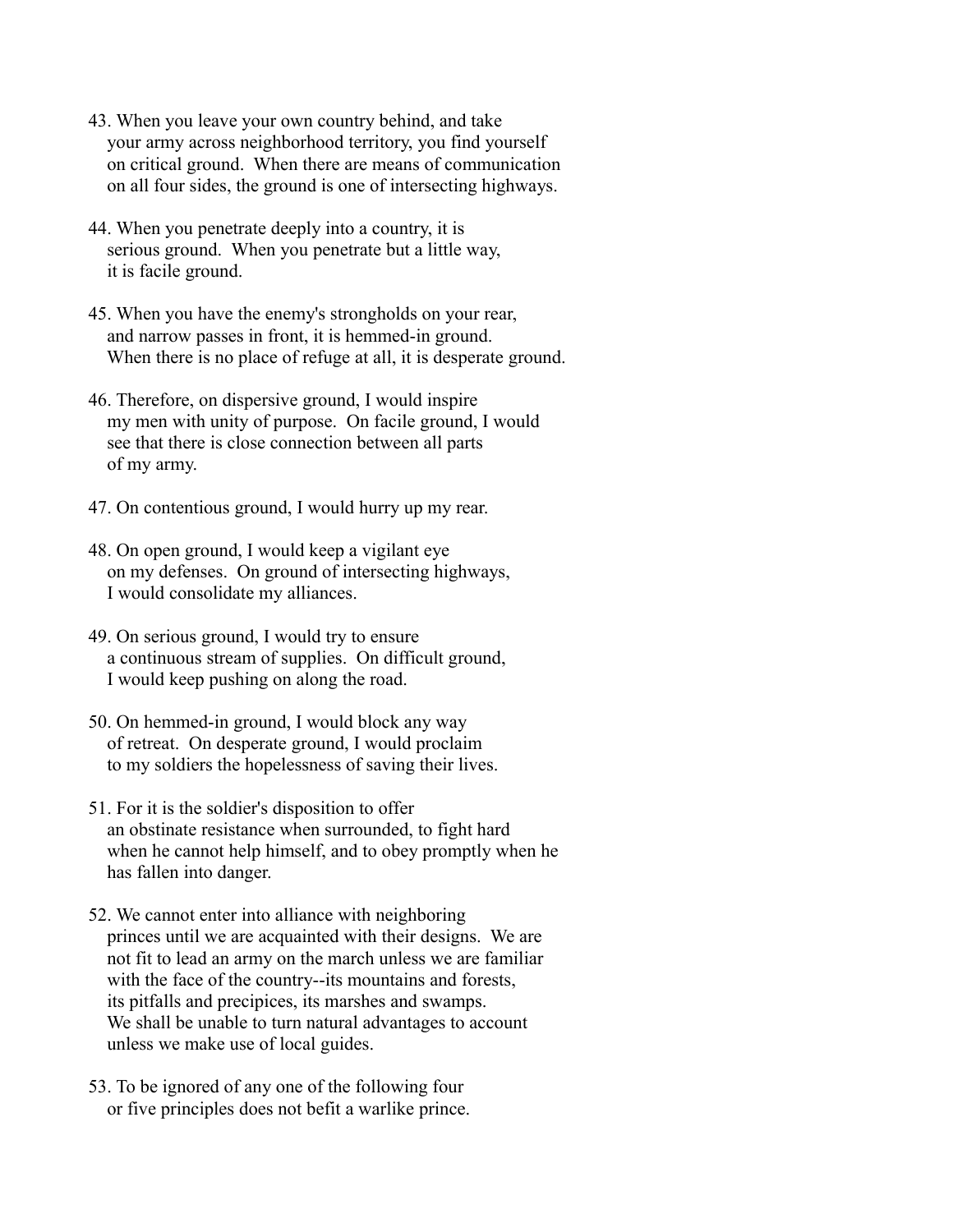- 54. When a warlike prince attacks a powerful state, his generalship shows itself in preventing the concentration of the enemy's forces. He overawes his opponents, and their allies are prevented from joining against him.
- 55. Hence he does not strive to ally himself with all and sundry, nor does he foster the power of other states. He carries out his own secret designs, keeping his antagonists in awe. Thus he is able to capture their cities and overthrow their kingdoms.
- 56. Bestow rewards without regard to rule, issue orders without regard to previous arrangements; and you will be able to handle a whole army as though you had to do with but a single man.
- 57. Confront your soldiers with the deed itself; never let them know your design. When the outlook is bright, bring it before their eyes; but tell them nothing when the situation is gloomy.
- 58. Place your army in deadly peril, and it will survive; plunge it into desperate straits, and it will come off in safety.
- 59. For it is precisely when a force has fallen into harm's way that is capable of striking a blow for victory.
- 60. Success in warfare is gained by carefully accommodating ourselves to the enemy's purpose.
- 61. By persistently hanging on the enemy's flank, we shall succeed in the long run in killing the commander-in-chief.
- 62. This is called ability to accomplish a thing by sheer cunning.
- 63. On the day that you take up your command, block the frontier passes, destroy the official tallies, and stop the passage of all emissaries.
- 64. Be stern in the council-chamber, so that you may control the situation.
- 65. If the enemy leaves a door open, you must rush in.
- 66. Forestall your opponent by seizing what he holds dear, and subtly contrive to time his arrival on the ground.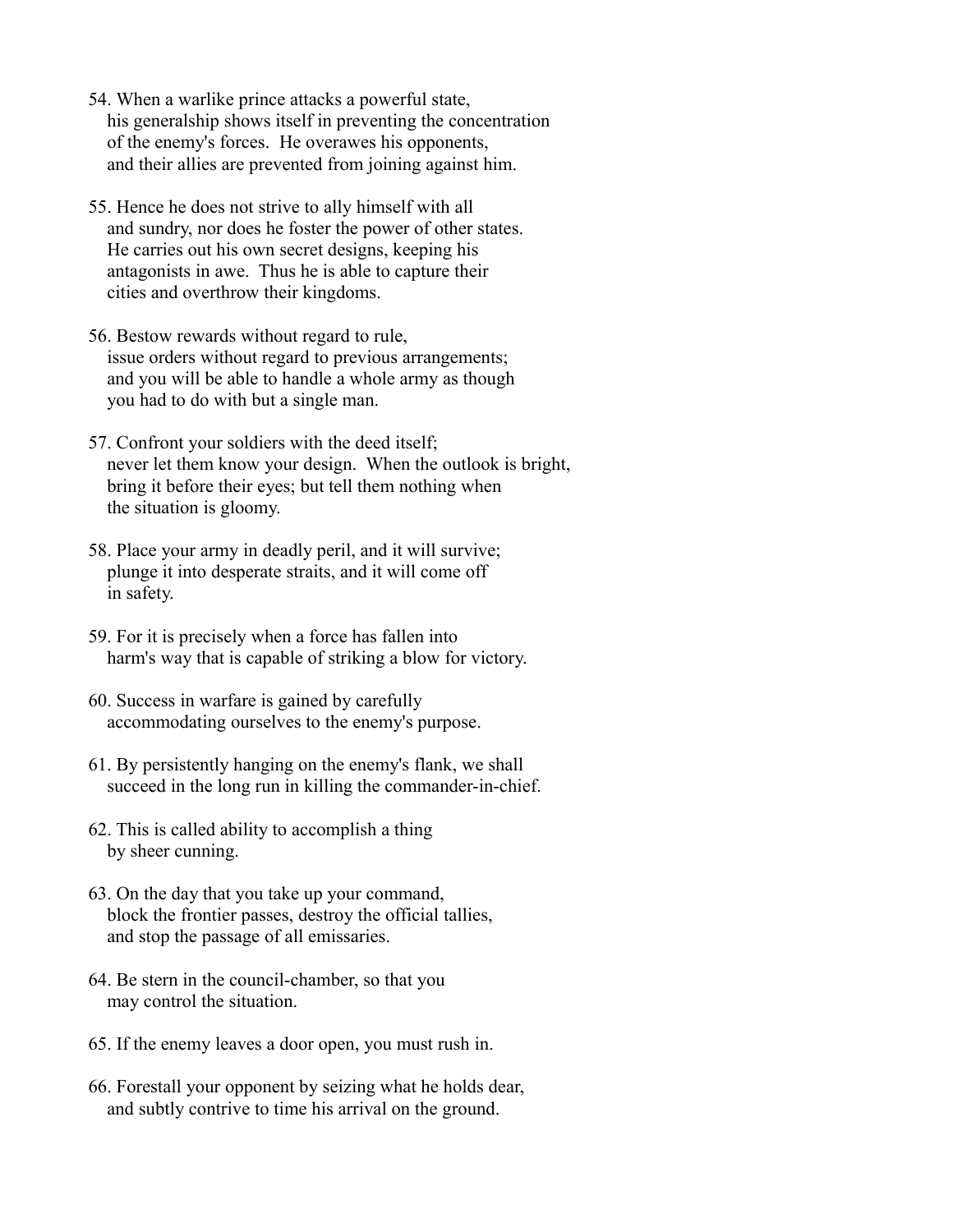- 67. Walk in the path defined by rule, and accommodate yourself to the enemy until you can fight a decisive battle.
- 68. At first, then, exhibit the coyness of a maiden, until the enemy gives you an opening; afterwards emulate the rapidity of a running hare, and it will be too late for the enemy to oppose you.

### XII. THE ATTACK BY FIRE

- 1. Sun Tzu said: There are five ways of attacking with fire. The first is to burn soldiers in their camp; the second is to burn stores; the third is to burn baggage trains; the fourth is to burn arsenals and magazines; the fifth is to hurl dropping fire amongst the enemy.
- 2. In order to carry out an attack, we must have means available. The material for raising fire should always be kept in readiness.
- 3. There is a proper season for making attacks with fire, and special days for starting a conflagration.
- 4. The proper season is when the weather is very dry; the special days are those when the moon is in the constellations of the Sieve, the Wall, the Wing or the Cross-bar; for these four are all days of rising wind.
- 5. In attacking with fire, one should be prepared to meet five possible developments:
- 6. (1) When fire breaks out inside to enemy's camp, respond at once with an attack from without.
- 7. (2) If there is an outbreak of fire, but the enemy's soldiers remain quiet, bide your time and do not attack.
- 8. (3) When the force of the flames has reached its height, follow it up with an attack, if that is practicable; if not, stay where you are.
- 9. (4) If it is possible to make an assault with fire from without, do not wait for it to break out within, but deliver your attack at a favorable moment.
- 10. (5) When you start a fire, be to windward of it. Do not attack from the leeward.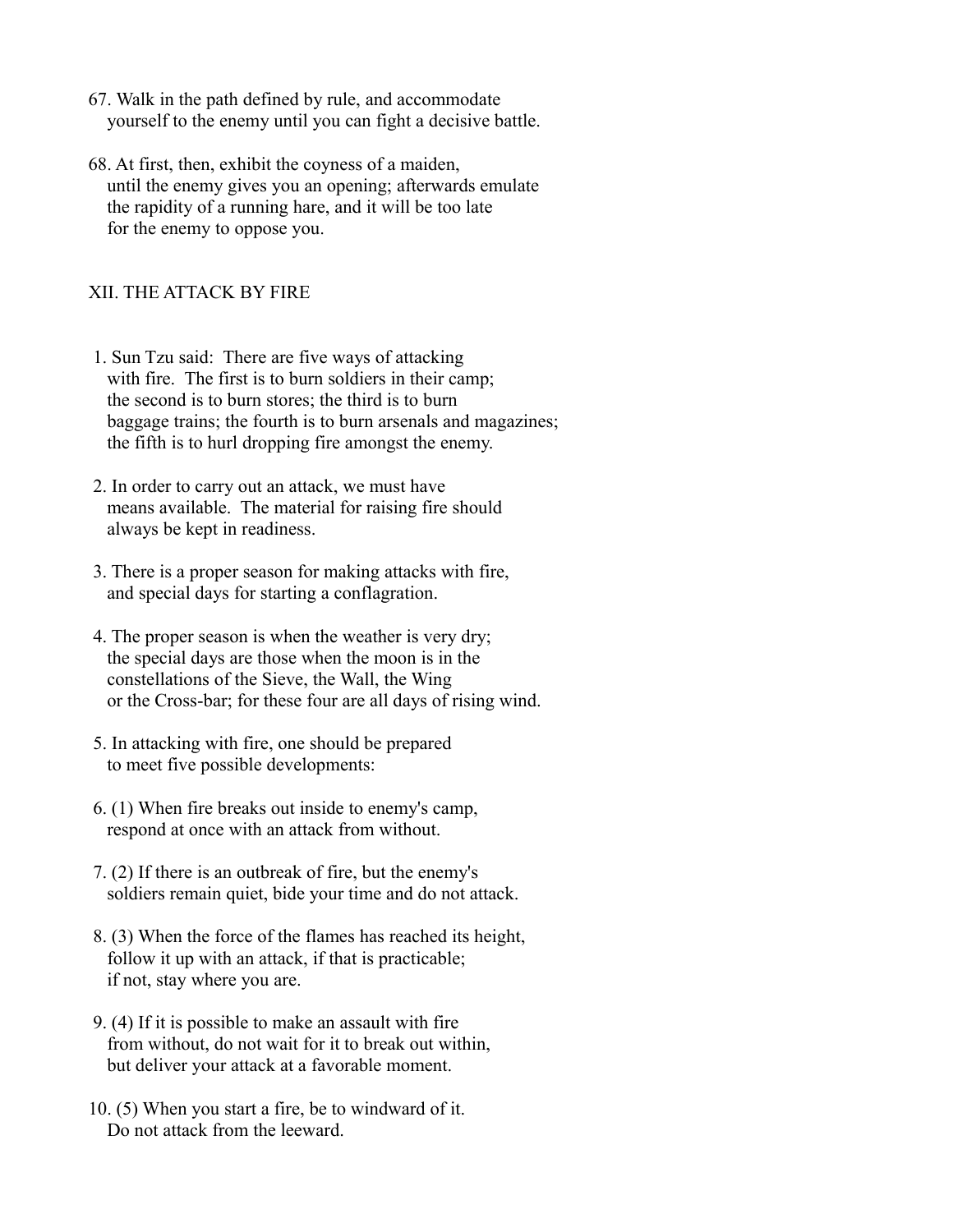- 11. A wind that rises in the daytime lasts long, but a night breeze soon falls.
- 12. In every army, the five developments connected with fire must be known, the movements of the stars calculated, and a watch kept for the proper days.
- 13. Hence those who use fire as an aid to the attack show intelligence; those who use water as an aid to the attack gain an accession of strength.
- 14. By means of water, an enemy may be intercepted, but not robbed of all his belongings.
- 15. Unhappy is the fate of one who tries to win his battles and succeed in his attacks without cultivating the spirit of enterprise; for the result is waste of time and general stagnation.
- 16. Hence the saying: The enlightened ruler lays his plans well ahead; the good general cultivates his resources.
- 17. Move not unless you see an advantage; use not your troops unless there is something to be gained; fight not unless the position is critical.
- 18. No ruler should put troops into the field merely to gratify his own spleen; no general should fight a battle simply out of pique.
- 19. If it is to your advantage, make a forward move; if not, stay where you are.
- 20. Anger may in time change to gladness; vexation may be succeeded by content.
- 21. But a kingdom that has once been destroyed can never come again into being; nor can the dead ever be brought back to life.
- 22. Hence the enlightened ruler is heedful, and the good general full of caution. This is the way to keep a country at peace and an army intact.

#### XIII. THE USE OF SPIES

1. Sun Tzu said: Raising a host of a hundred thousand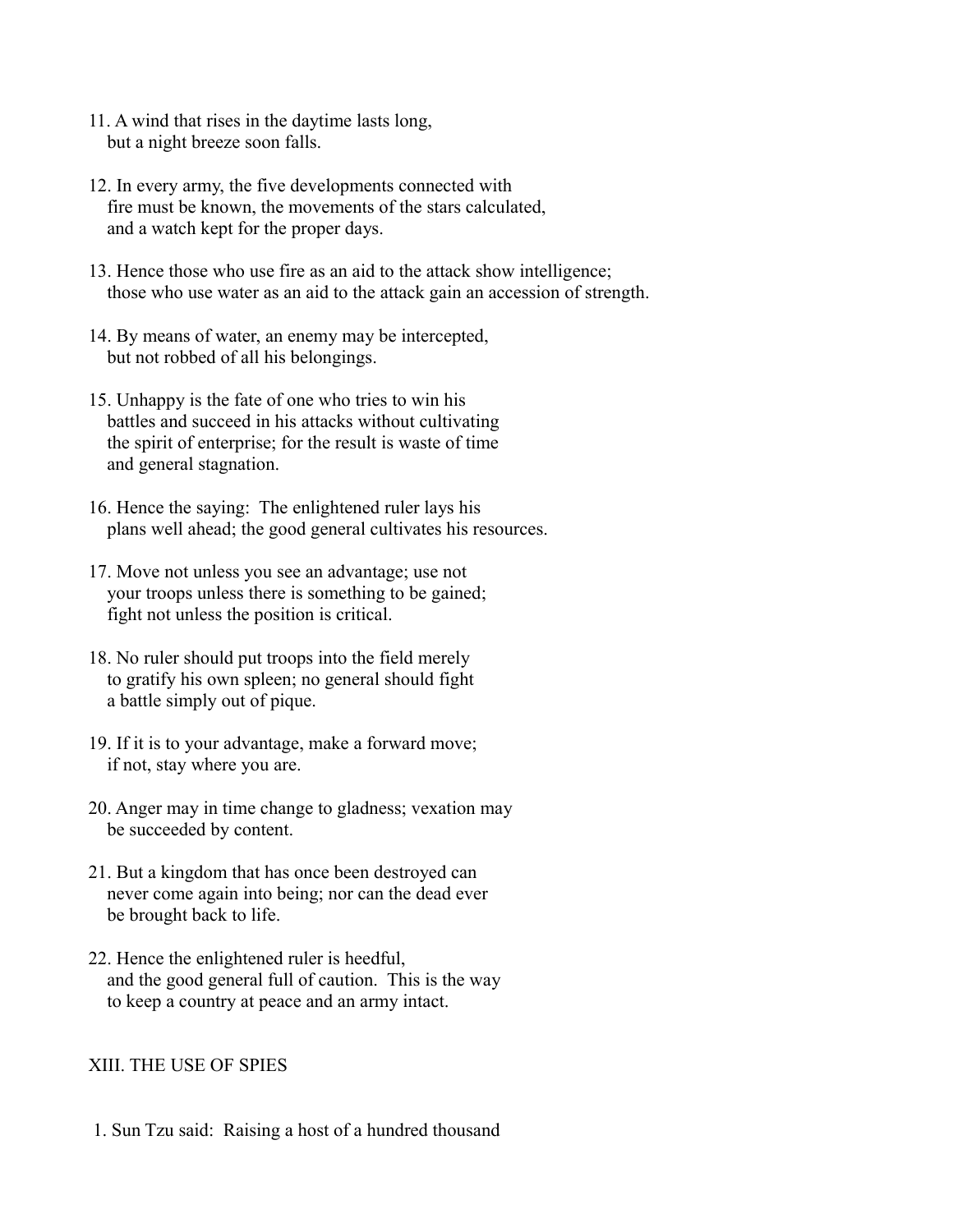men and marching them great distances entails heavy loss on the people and a drain on the resources of the State. The daily expenditure will amount to a thousand ounces of silver. There will be commotion at home and abroad, and men will drop down exhausted on the highways. As many as seven hundred thousand families will be impeded in their labor.

- 2. Hostile armies may face each other for years, striving for the victory which is decided in a single day. This being so, to remain in ignorance of the enemy's condition simply because one grudges the outlay of a hundred ounces of silver in honors and emoluments, is the height of inhumanity.
- 3. One who acts thus is no leader of men, no present help to his sovereign, no master of victory.
- 4. Thus, what enables the wise sovereign and the good general to strike and conquer, and achieve things beyond the reach of ordinary men, is foreknowledge.
- 5. Now this foreknowledge cannot be elicited from spirits; it cannot be obtained inductively from experience, nor by any deductive calculation.
- 6. Knowledge of the enemy's dispositions can only be obtained from other men.
- 7. Hence the use of spies, of whom there are five classes: (1) Local spies; (2) inward spies; (3) converted spies; (4) doomed spies; (5) surviving spies.
- 8. When these five kinds of spy are all at work, none can discover the secret system. This is called "divine manipulation of the threads." It is the sovereign's most precious faculty.
- 9. Having local spies means employing the services of the inhabitants of a district.
- 10. Having inward spies, making use of officials of the enemy.
- 11. Having converted spies, getting hold of the enemy's spies and using them for our own purposes.
- 12. Having doomed spies, doing certain things openly for purposes of deception, and allowing our spies to know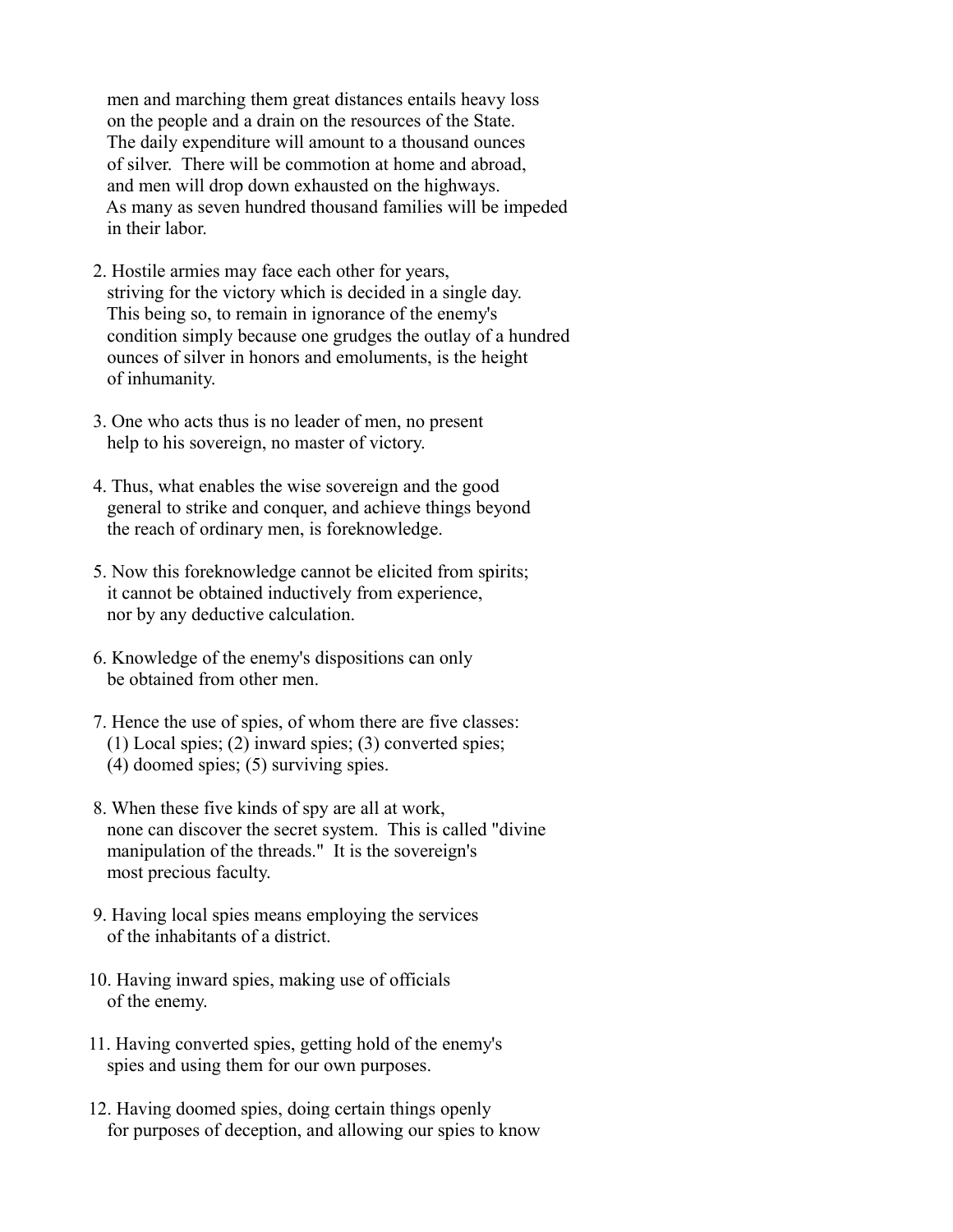of them and report them to the enemy.

- 13. Surviving spies, finally, are those who bring back news from the enemy's camp.
- 14. Hence it is that which none in the whole army are more intimate relations to be maintained than with spies. None should be more liberally rewarded. In no other business should greater secrecy be preserved.
- 15. Spies cannot be usefully employed without a certain intuitive sagacity.
- 16. They cannot be properly managed without benevolence and straightforwardness.
- 17. Without subtle ingenuity of mind, one cannot make certain of the truth of their reports.
- 18. Be subtle! be subtle! and use your spies for every kind of business.
- 19. If a secret piece of news is divulged by a spy before the time is ripe, he must be put to death together with the man to whom the secret was told.
- 20. Whether the object be to crush an army, to storm a city, or to assassinate an individual, it is always necessary to begin by finding out the names of the attendants, the aides-de-camp, and door-keepers and sentries of the general in command. Our spies must be commissioned to ascertain these.
- 21. The enemy's spies who have come to spy on us must be sought out, tempted with bribes, led away and comfortably housed. Thus they will become converted spies and available for our service.
- 22. It is through the information brought by the converted spy that we are able to acquire and employ local and inward spies.
- 23. It is owing to his information, again, that we can cause the doomed spy to carry false tidings to the enemy.
- 24. Lastly, it is by his information that the surviving spy can be used on appointed occasions.
- 25. The end and aim of spying in all its five varieties is knowledge of the enemy; and this knowledge can only